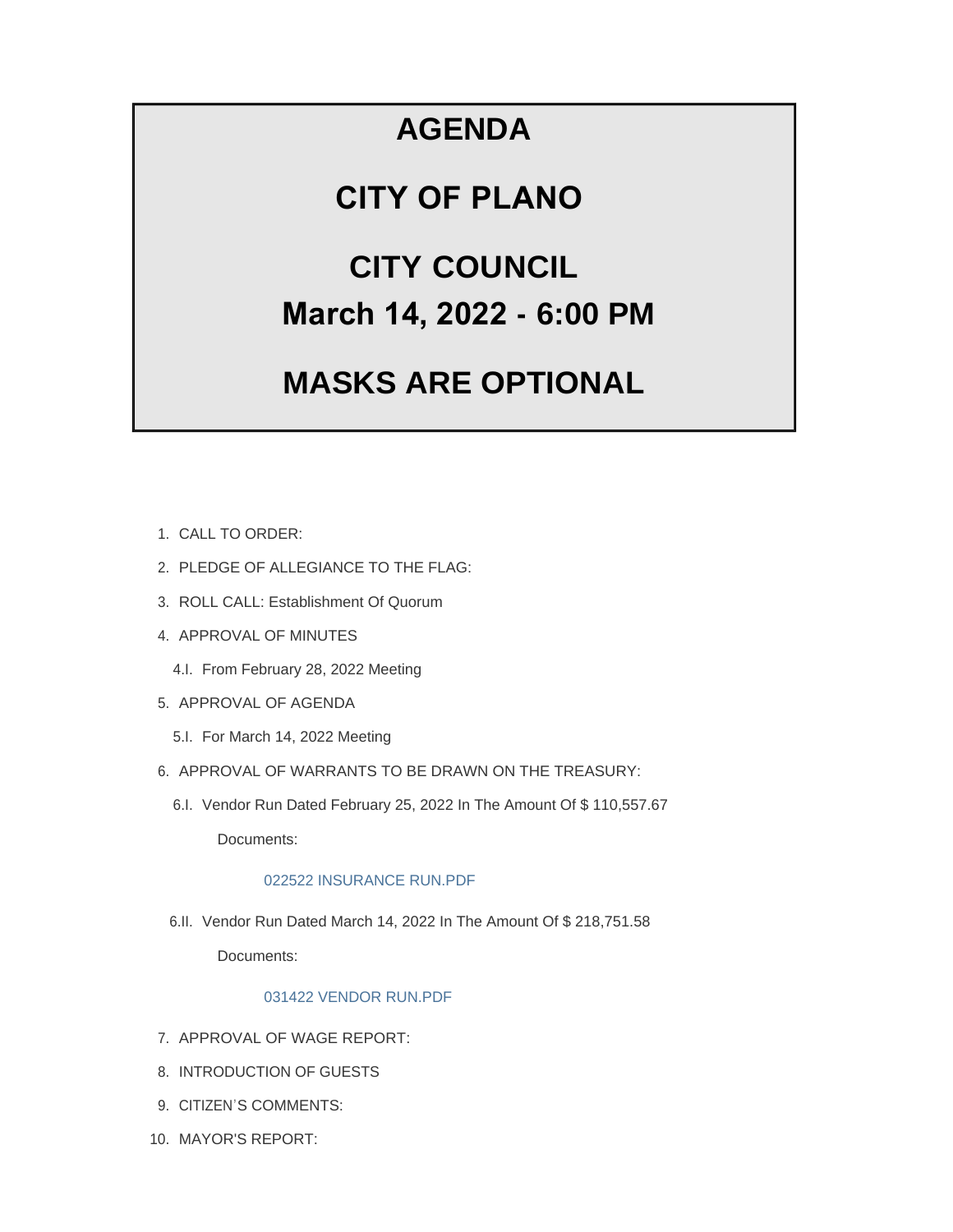- 11. CITY ATTORNEY'S REPORT: William Thomas
- CITY CLERK'S REPORT: Kathleen Miller 12.
	- 12.I. Sales & Related Taxes For January 2022 Were In The Amount Of \$ 187,326.08; That Is Up \$ 11,244.85 From The Same Time Last Year
- MFT For February 2022, Current Unobligated Balance \$ 1,047,545.78 12.II.
- CITY TREASURER'S REPORT: Zoila Gomez 13.
- 14. POLICE CHIEF'S REPORT: Jonathan Whowell
- 15. DIRECTOR OF PUBLIC WORKS/CITY ENGINEER: D. Boyer, K. Tisberger, J. Beyer
- 16. INTERIM DIRECTOR OF BUILDING, PLANNING & ZONING: Jeff Sobotka
- 17. COMMITTEE REPORTS
- 18. ADMINISTRATIVE/HEALTH & SAFETY: Chairman: Alderman Mulliner Committee: Aldermen Eaton, Swoboda, Williams
- BUILDINGS, GROUNDS, ZONING: Chairman: Alderman DeBolt 19. Committee: Aldermen Mulliner, Swoboda, Fawver
- 20. COMMUNITY DEVELOPMENT: Chairman: Alderman Fawver Committee: Aldermen Eaton, Mulliner, Nadeau, Swoboda
- FINANCE: Alderman Swoboda 21. Committee: Aldermen Fawver, Johns, Eaton, DeBolt
- PARKS: Alderman Johns 22. Committee: Aldermen Nadeau, DeBolt, Williams
- PERSONNEL & INSURANCE: Chairman: Alderman Williams 23. Committee: Aldermen Mulliner, Swoboda, Nadeau
- 24. SPECIAL EVENTS: Chairman: Alderman Barb Nadeau Committee: Aldermen Williams, DeBolt, Johns
- 25. STREETS/UTILITIES: Chairman: Alderman Eaton Committee: Aldermen DeBolt, Johns, Fawver
- 26. CITIZEN'S COMMENTS:
- CLOSED SESSION: (5 ILCS 120/2) 27.
- 28. ADJOURNMENT:

**The City of Plano complies with the Americans with Disabilities Act (ADA). For assistance, please contact Kathleen Miller, City Clerk, 17 E. Main Street, Plano, IL (630-552-8275).**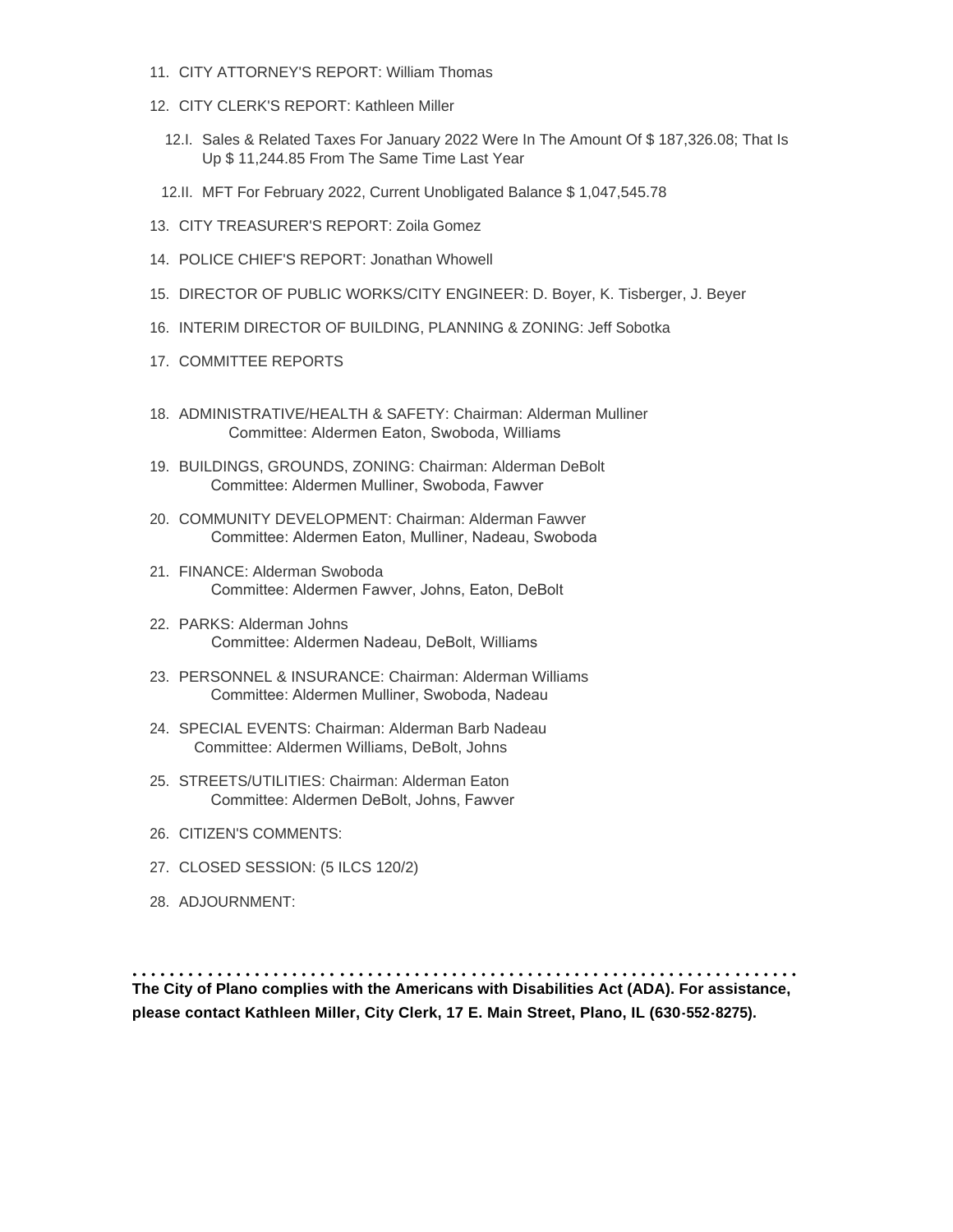**CITY OF PLANO** PLANO, ILLINOIS

DATE  $\frac{\partial f^2}{\partial \rho}$ PREPARED BY

**GENERAL CORP. VENDOR RUN:** 

A motion has been made and seconded to To accept the report of the Finance Committee And that orders be drawn on the Treasury to Pay vendor bills per warrant list of in the amount of:  $22$ 

 $5/10,557.67$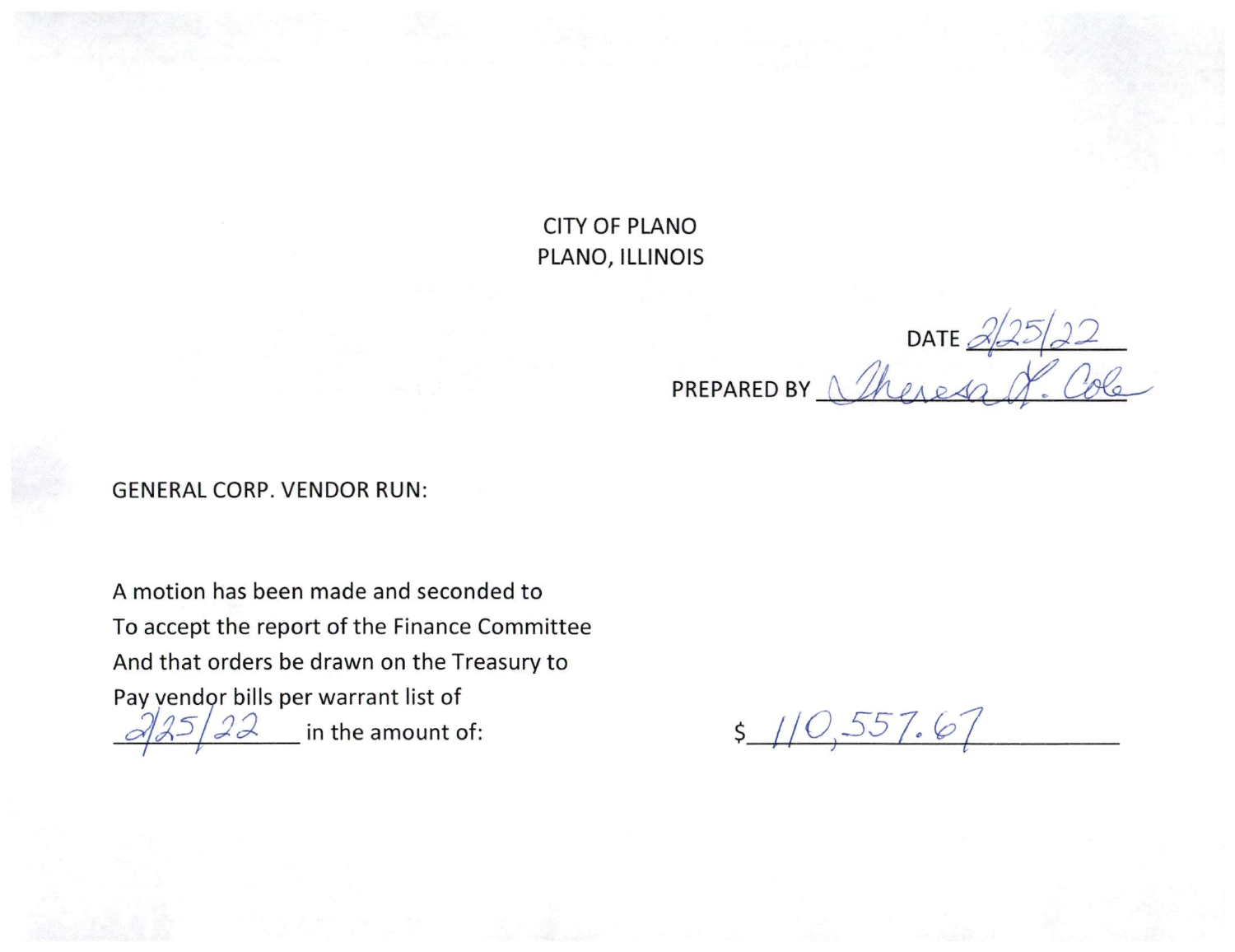$\overline{\phantom{a}}$ 

#### INVOICE REGISTER REPORT FOR CITY OF PLANO INVOICE DUE DATES 02/25/2022 - 02/25/2022 BOTH JOURNALIZED AND UNJOURNALIZED OPEN

| Inv Num<br>Inv Ref# | Vendor<br>Description<br>GL Distribution                                                  | Inv Date<br>Entered By           | Due Date   | Inv Amt    | Amt Due Status |       | Jrnlized<br>Post Date |
|---------------------|-------------------------------------------------------------------------------------------|----------------------------------|------------|------------|----------------|-------|-----------------------|
| 903423              |                                                                                           |                                  |            |            |                |       |                       |
| 41413               | AFLAC<br>AFLAC VOL INS PAYABLE                                                            | 02/24/2022<br>TCole              | 02/25/2022 | 417.73     | 417.73         | Open  | N<br>02/25/2022       |
|                     | $01 - 000 - 22 - 2245$<br>in 1999.                                                        | AFLAC VOL INS PAYABLE            |            | 417.73     |                |       |                       |
| 165306              |                                                                                           |                                  |            |            |                |       |                       |
| 41414               | <b>AFLAC</b><br>AFLAC VOL INS PAYABLE                                                     | 02/24/2022<br>TCole              | 02/25/2022 | 417.73     | 417.73         | Open  | N<br>02/25/2022       |
|                     | 01-000-22-2245                                                                            | AFLAC VOL INS PAYABLE            |            | 417.73     |                |       |                       |
| 2/24/22             |                                                                                           |                                  |            |            |                |       |                       |
| 41415               | ALLSTATE BENEFITS<br>ACEEG262 ALLSTATE VOL INS PAYABLE                                    | 02/24/2022<br>TCole              | 02/25/2022 | 28.69      | 28.69          | Open  | N<br>02/25/2022       |
|                     | $01 - 000 - 22 - 2246$                                                                    | ALLSTATE VOL INS PAYABLE         |            | 28.69      |                |       |                       |
| 2/18/22             |                                                                                           |                                  |            |            |                |       |                       |
| 41417               | BLUE CROSS BLUE SHIELD OF ILLINOIS<br>AC#084631 BCBS MEDICAL                              | 02/18/2022<br>TCole              | 02/25/2022 | 88, 332.97 | 88, 332.97     | Open  | N<br>02/25/2022       |
|                     | $01 - 000 - 22 - 2250$                                                                    | EMPLOYEE PD MED INS PAYABLE-BCBS |            | 5,030.06   |                |       |                       |
|                     | 01-190-50-5883                                                                            | EMPLOYEES' INS EMPR PORTION-BCBS |            | 56,366.50  |                |       |                       |
|                     | 10-190-50-5883                                                                            | EMPLOYEES' INS EMPR PORTION-BCBS |            | 833.03     |                |       |                       |
|                     | 25-190-50-5883                                                                            | EMPLOYEES' INS EMPR PORTION-BCBS |            | 9,996.35   |                |       |                       |
|                     | 28-190-50-5883                                                                            | EMPLOYEES' INS EMPR PORTION-BCBS |            | 7,497.26   |                |       |                       |
|                     | 20-190-50-5882                                                                            | RETIREES'MEDICAL INS/BCBS-EAVES  |            | 1,886.72   |                |       |                       |
|                     | 20-190-50-5882                                                                            | RETIREES'MEDICAL INS/BCBS-PATTON |            | 2,896.38   |                |       |                       |
|                     | $20 - 190 - 50 - 5884$                                                                    | OTHER EMP MED INS/BCBS-MEETER    |            | 2,896.38   |                |       |                       |
|                     | 20-190-50-5882                                                                            | RETIREES'MEDICAL INS/BCBS-KLATT  |            | 930.29     |                |       |                       |
| 66856356            |                                                                                           |                                  |            |            |                |       |                       |
| 41416               | BLUE CROSS MEDICARE RX (PDP)<br>MEDICARE RX/H.HAGGARD                                     | 02/11/2022<br>TCole              | 02/25/2022 | 85.20      | 85.20          | Open. | N<br>02/25/2022       |
|                     | 20-190-50-5882                                                                            | RETIREES'MEDICAL INSURANCE/HH    |            | 85.20      |                |       |                       |
| 2/9/22              |                                                                                           |                                  |            |            |                |       |                       |
| 41418               | DEARBORN LIFE INSURANCE COMPANY<br>AC#F014983-1 DEARBORN NAT'L LIFE                       | 02/09/2022<br>TCole              | 02/25/2022 | 661.53     | 661.53         | Open  | N<br>02/25/2022       |
|                     | $01 - 190 - 50 - 5883$                                                                    | EMPLOYEES' INS                   |            | 515.99     |                |       |                       |
|                     | 10-190-50-5883                                                                            | EMPLOYEES' INS                   |            | 6.62       |                |       |                       |
|                     | 25-190-50-5883                                                                            | EMPLOYEES' INSURANCE             |            | 79.38      |                |       |                       |
|                     | 28-190-50-5883                                                                            | EMPLOYEES' INSURANCE             |            | 59.54      |                |       |                       |
| 701119              |                                                                                           |                                  |            |            |                |       |                       |
| 41419               | ICMA-RC (457) PLAN#307592                                                                 | 02/24/2022                       | 02/25/2022 | 1,108.18   | 1,108.18       | Open  | N                     |
|                     | ICMA-RC PLAN#307592                                                                       | TCole                            |            |            |                |       | 02/25/2022            |
|                     | 01-000-22-2235                                                                            | 457 PAYABLE                      |            | 1,108.18   |                |       |                       |
| 2/24/22             |                                                                                           |                                  |            |            |                |       |                       |
| 41420               | ILLINOIS FRATERNAL ORDER OF POLICE 02/24/2022<br>POLICE UNION PAYABLE FOR FEB'22 PR TCole |                                  | 02/25/2022 | 908.15     | 908.15         | Open  | N<br>02/25/2022       |
|                     | 01-000-22-2211                                                                            | POLICE UNION PAYABLE             |            | 908.15     |                |       |                       |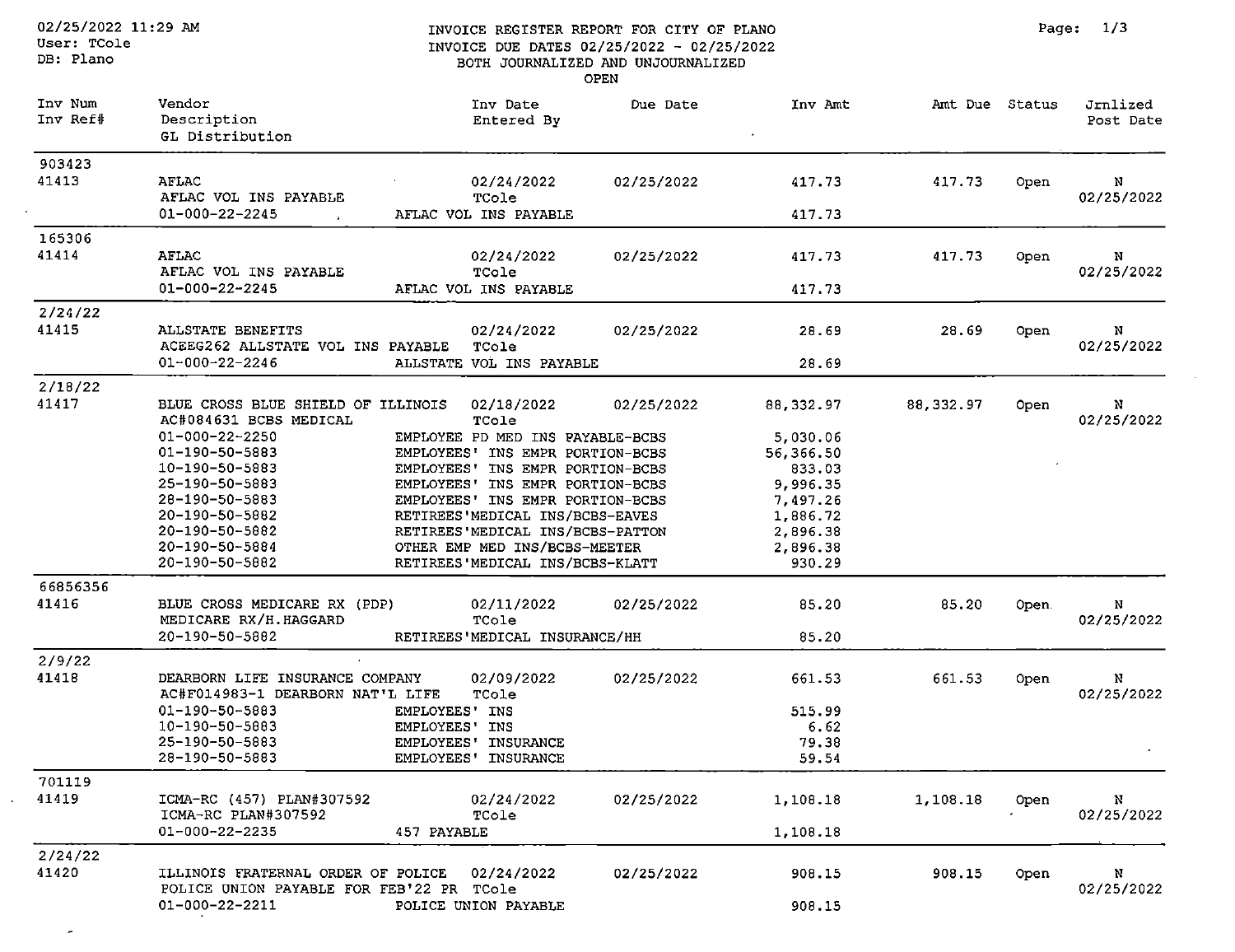Page:  $2/3$ 

02/25/2022 11:29 AM User: TCole DB: Plano

 $\sim$ 

 $\sim$ 

#### INVOICE REGISTER REPORT FOR CITY OF PLANO INVOICE DUE DATES 02/25/2022 - 02/25/2022 BOTH JOURNALIZED AND UNJOURNALIZED OPEN

| Inv Num<br>Inv Ref#                  | Vendor<br>Description<br>GL Distribution                                                                                                                                                                                 | Inv Date<br>Entered By                                                                                                                                                                                                                                                                                                                       | Due Date   | Inv Amt                                                                                    | Amt Due Status     |      | Jrnlized<br>Post Date |
|--------------------------------------|--------------------------------------------------------------------------------------------------------------------------------------------------------------------------------------------------------------------------|----------------------------------------------------------------------------------------------------------------------------------------------------------------------------------------------------------------------------------------------------------------------------------------------------------------------------------------------|------------|--------------------------------------------------------------------------------------------|--------------------|------|-----------------------|
| 2/24/22<br>41421                     | LIBERTY NATIONAL LIFE INSURANCE CO<br>AC#24743 GLOBE LIFE VOL INS PAYABL TCole<br>$01 - 000 - 22 - 2247$                                                                                                                 | 02/24/2022<br>GLOBE LIFE VOL INS PAYABLE                                                                                                                                                                                                                                                                                                     | 02/25/2022 | 924.00<br>924.00                                                                           | 924.00             | Open | N<br>02/25/2022       |
| 2/16/22<br>41422                     | METLIFE - GROUP BENEFITS<br>AC#KM05958146 METLIFE DENTAL                                                                                                                                                                 | 02/16/2022<br>TCole                                                                                                                                                                                                                                                                                                                          | 02/25/2022 | 2,576.80                                                                                   | 2,576.80           | Open | N<br>02/25/2022       |
|                                      | 01-000-22-2250<br>01-190-50-5883<br>10-190-50-5883<br>25-190-50-5883<br>28-190-50-5883<br>20-190-50-5882<br>20-190-50-5884<br>20-190-50-5882                                                                             | EMPLOYEE PD MED INS PAYABLE-METLIFE<br>EMPLOYEES' INS/EMPR PORTION-METLIFE<br>EMPLOYEES' INS/EMPR PORTION-METLIFE<br>EMPLOYEES' INS/EMPR PORTION-METLIFE<br>EMPLOYEES' INS/EMPR PORTION-METLIFE<br>RETIREES'MEDICAL INS/METLIFE-BROWN<br>OTHER EMP MED INS/METLIFE-MEETER<br>RETIREES'MEDICAL INS/METLIFE-KLATT                              |            | 1,462.04<br>777.39<br>11.15<br>133.77<br>100.33<br>22.30<br>22.30<br>47.52                 |                    |      |                       |
| 29032022<br>41423                    | NCPERS GROUP LIFE INS<br>NCPERS VOL LIFE PAYABLE<br>01-000-22-2240                                                                                                                                                       | 02/10/2022<br>TCole<br>NCPERS VOL LIFE PAYABLE                                                                                                                                                                                                                                                                                               | 02/25/2022 | 128.00<br>128.00                                                                           | 128.00             | Open | N<br>02/25/2022       |
| 2/24/22<br>41424                     | PLANO POLICE PENSION FUND<br>POLICE PENSION PAYABLE<br>01-000-22-2210                                                                                                                                                    | 02/24/2022<br>TCole<br>POLICE PENSION PAYABLE                                                                                                                                                                                                                                                                                                | 02/25/2022 | 13,695.05<br>13,695.05                                                                     | 13,695.05          | Open | N<br>02/25/2022       |
| 814416412<br>41425                   | VSP OF ILLINOIS, NFP<br>ID#12239140 VSP VISION<br>$01 - 000 - 22 - 2250$<br>01-190-50-5883<br>10-190-50-5883<br>25-190-50-5883<br>28-190-50-5883<br>20-190-50-5882<br>20-190-50-5882<br>20-190-50-5884<br>20-190-50-5882 | 02/17/2022<br>TCole<br>EMPLOYEE PD MED INS PAYABLE-VSP<br>EMPLOYEES' INS/EMPR PORTION-VSP<br>EMPLOYEES' INS/EMPR PORTION-VSP<br>EMPLOYEES' INS/EMPR PORTION-VSP<br>EMPLOYEES' INS/EMPR PORTION-VSP<br>RETIREES'MEDICAL INS/VSP-BROWN<br>RETIREES'MEDICAL INS/VSP-H.HAGGARD<br>OTHER EMP MED INS/VSP-MEETER<br>RETIREES'MEDICAL INS/VSP-KLATT | 02/25/2022 | 1,273.64<br>529.83<br>504.87<br>7.44<br>89.26<br>66.94<br>14.62<br>14.62<br>14.62<br>31.44 | 1,273.64           | Open | N<br>02/25/2022       |
| # of Invoices:<br># of Credit Memos: | $13$ # Due:<br>$0$ # Due:                                                                                                                                                                                                | 13<br>Totals:<br>$\Omega$<br>Totals:                                                                                                                                                                                                                                                                                                         |            | 110,557.67<br>0.00                                                                         | 110,557.67<br>0.00 |      |                       |
|                                      | Net of Invoices and Credit Memos:                                                                                                                                                                                        |                                                                                                                                                                                                                                                                                                                                              |            | 110, 557.67                                                                                | 110,557.67         |      |                       |

 $\mathcal{L}$ 

 $\sim$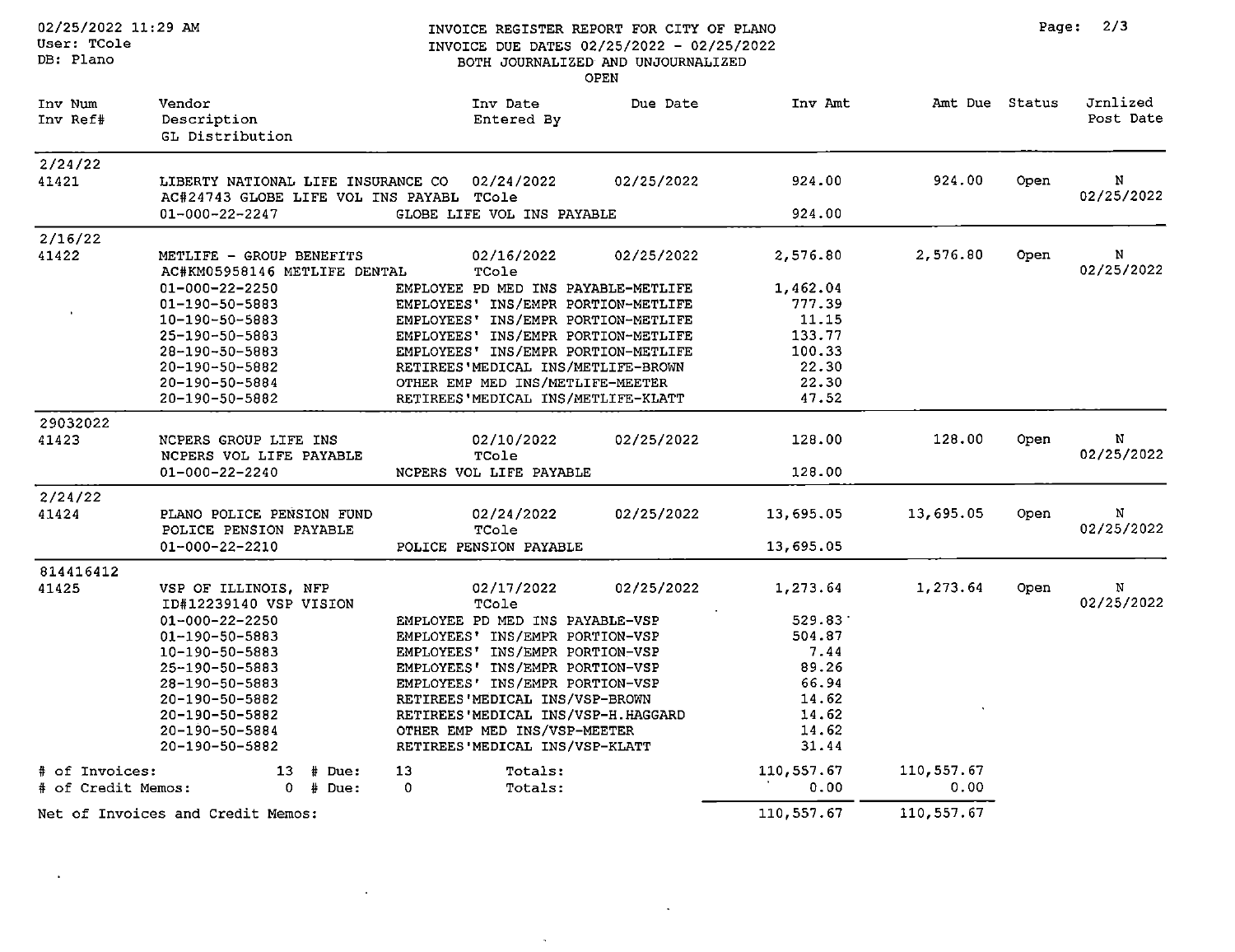$\sim 10^7$ 

 $\Box$ 

 $\sim$ 

 $\sim 10^7$ 

 $\sim$ 

DB: Plano

#### INVOICE REGISTER REPORT FOR CITY OF PLANO INVOICE DUE DATES 02/25/2022 - 02/25/2022 BOTH JOURNALIZED AND UNJOURNALIZED OPEN

| Inv Num<br>Inv Ref#        | Vendor<br>Description<br>GL Distribution | Inv Date<br>Entered By | Due Date | Inv Amt   | Amt Due Status | Jrnlized<br>Post Date |
|----------------------------|------------------------------------------|------------------------|----------|-----------|----------------|-----------------------|
| $---$ TOTALS BY FUND $---$ |                                          |                        |          |           |                |                       |
|                            | 01 - GENERAL CORP FUND                   |                        |          | 82,814.21 | 82,814.21      |                       |
|                            | 10 - PARKS FUND                          |                        |          | 858.24    | 858.24         |                       |
|                            | $20 -$ OPEB FUND                         |                        |          | 8,862.39  | 8,862.39       |                       |
|                            | 25 - SEWER FUND                          |                        |          | 10,298.76 | 10,298.76      |                       |
|                            | 28 - WATER FUND                          |                        | $\sim$   | 7,724.07  | 7,724.07       |                       |
|                            | $---$ TOTALS BY DEPT/ACTIVITY $---$      |                        |          |           |                |                       |
|                            | 000 - ASSETS, LIA, CAPTL & REVENU        |                        |          | 24,649.46 | 24,649.46      |                       |
|                            | 190 - INSURANCE                          |                        |          | 85,908.21 | 85,908.21      |                       |

 $\sim$ 

 $\bullet$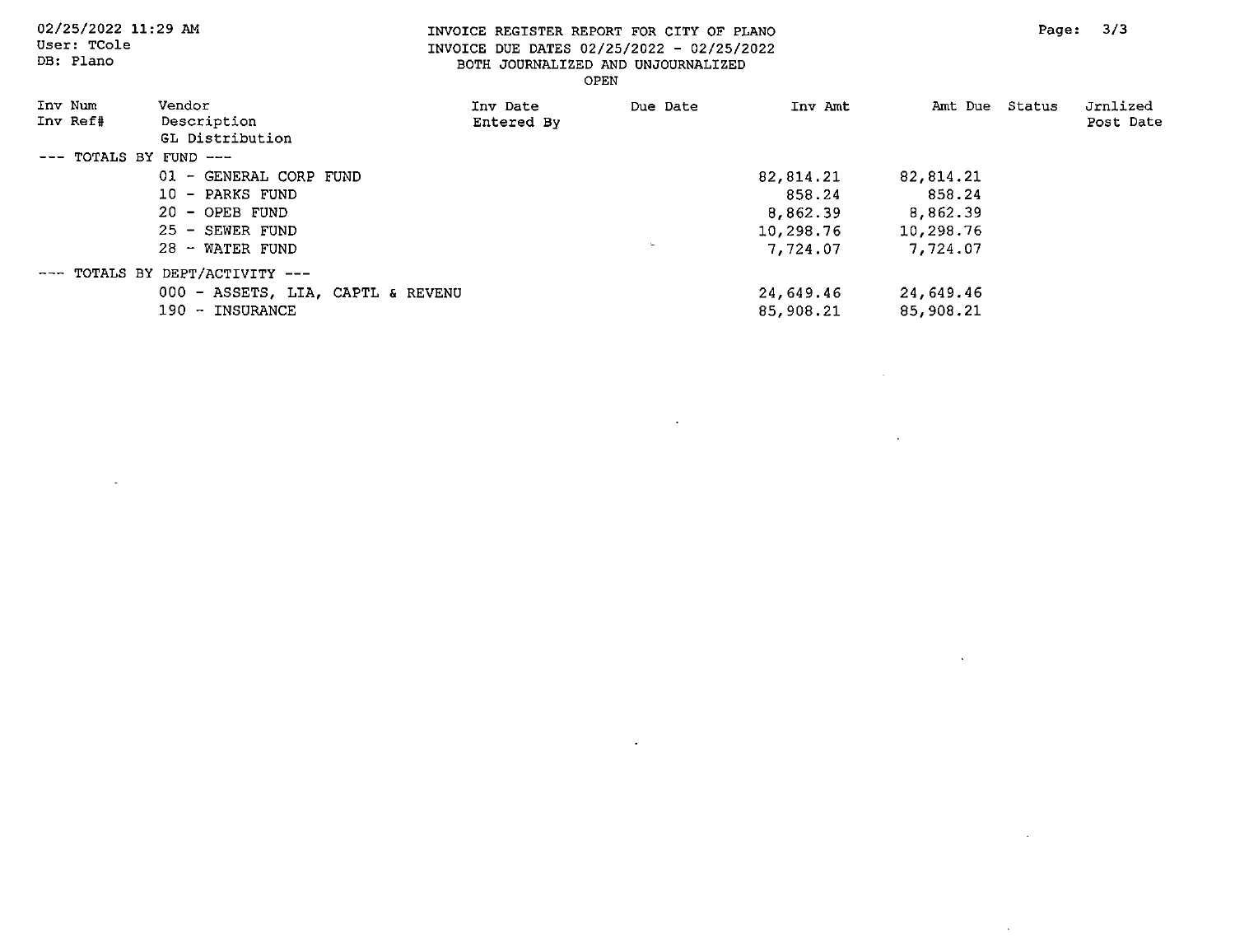**CITY OF PLANO** PLANO, ILLINOIS

DATE  $\frac{3/14}{1}$ PREPARED BY

**GENERAL CORP. VENDOR RUN:** 

A motion has been made and seconded to To accept the report of the Finance Committee And that orders be drawn on the Treasury to Pay yendor bills per warrant list of in the amount of:

 $$218,751.58$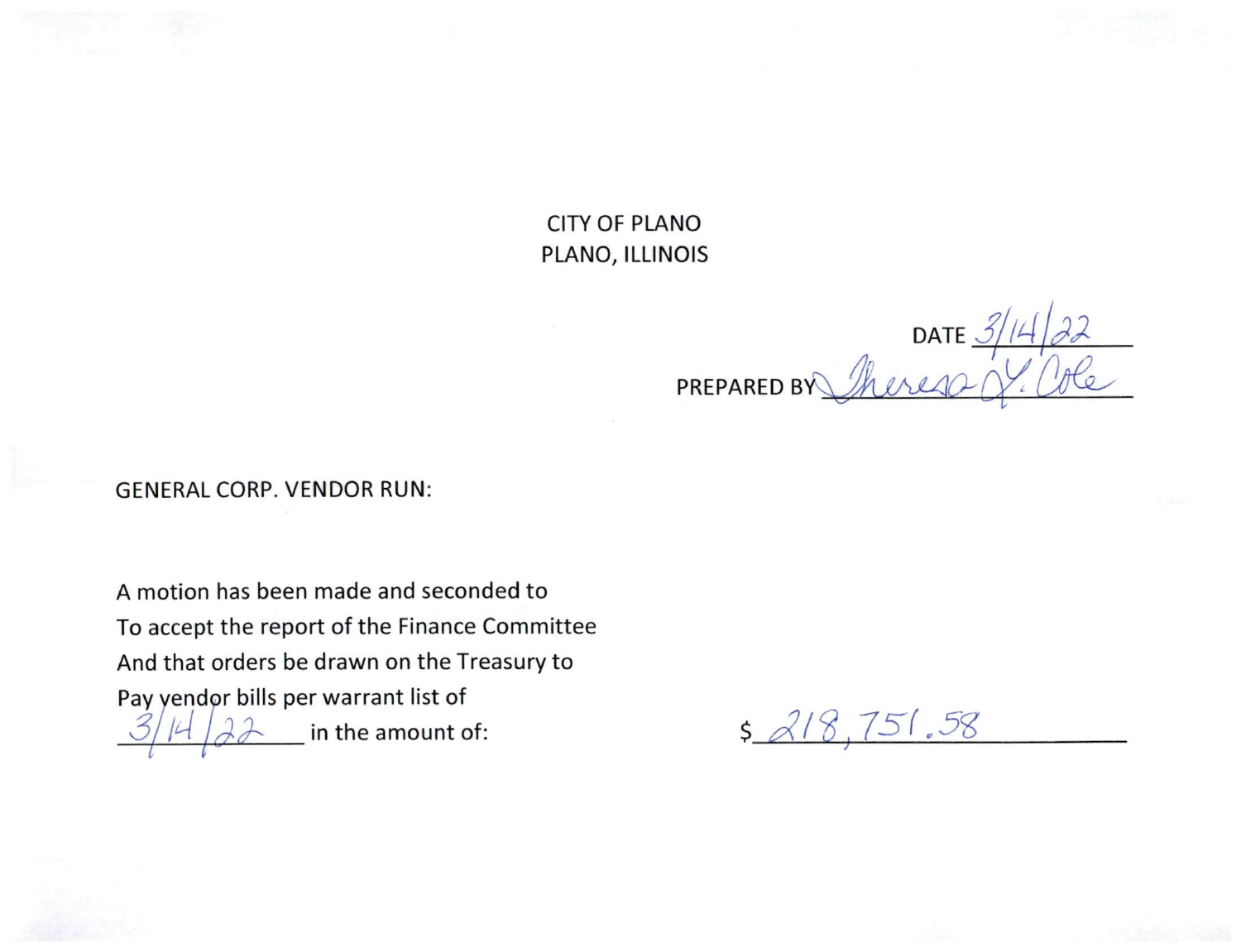| 03/09/2022 12:27 PM<br>User: TCole<br>DB: Plano |                                                                                                      |                                                                                                                     | INVOICE REGISTER REPORT FOR CITY OF PLANO<br>INVOICE DUE DATES 03/14/2022 - 03/14/2022<br>BOTH JOURNALIZED AND UNJOURNALIZED<br>OPEN |                                   |                | Page: | 1/17                  |
|-------------------------------------------------|------------------------------------------------------------------------------------------------------|---------------------------------------------------------------------------------------------------------------------|--------------------------------------------------------------------------------------------------------------------------------------|-----------------------------------|----------------|-------|-----------------------|
| Inv Num<br>Inv Ref#                             | Vendor<br>Description<br>GL Distribution                                                             | Inv Date<br>Entered By                                                                                              | Due Date                                                                                                                             | Inv Amt                           | Amt Due Status |       | Jrnlized<br>Post Date |
| 599488898<br>41521                              | ADP, INC<br>PAYROLL-2021Q4 J5N                                                                       | 02/16/2022<br>TCole                                                                                                 | 03/14/2022                                                                                                                           | 507.45                            | 507.45         | Open  | N<br>03/14/2022       |
|                                                 | 01-100-62-7743<br>10-100-62-7743<br>25-100-62-7743                                                   | PAYROLL PROCESSING FEE-88%<br>PAYROLL PROCESSING FEE-2%<br>PAYROLL PROCESSING FEE-4%                                |                                                                                                                                      | 446.56<br>10.14<br>20.30          |                |       |                       |
|                                                 | 28-100-62-7743                                                                                       | PAYROLL PROCESSING FEE-6%                                                                                           |                                                                                                                                      | 30.45                             |                |       |                       |
| 599488473<br>41522                              | ADP, INC<br>PAYROLL-2021Q4 J5Q                                                                       | 02/16/2022<br>TCole                                                                                                 | 03/14/2022                                                                                                                           | 212.70                            | 212.70         | Open  | N<br>03/14/2022       |
|                                                 | $01 - 100 - 62 - 7743$<br>$10 - 100 - 62 - 7743$<br>$25 - 100 - 62 - 7743$<br>$28 - 100 - 62 - 7743$ | PAYROLL PROCESSING FEE-88%<br>PAYROLL PROCESSING FEE-2%<br>PAYROLL PROCESSING FEE-4%<br>PAYROLL PROCESSING FEE-6%   |                                                                                                                                      | 187.18<br>4.24<br>8.51<br>12.77   |                |       |                       |
| 601035217                                       |                                                                                                      |                                                                                                                     |                                                                                                                                      |                                   |                |       |                       |
| 41534                                           | ADP, INC<br>PAYROLL                                                                                  | 03/04/2022<br>TCole                                                                                                 | 03/14/2022                                                                                                                           | 694.87                            | 694.87         | Open  | N<br>03/14/2022       |
|                                                 | 01-100-62-7743<br>10-100-62-7743<br>$25 - 100 - 62 - 7743$<br>28-100-62-7743                         | PAYROLL PROCESSING FEE-88%<br>PAYROLL PROCESSING FEE-2%<br>PAYROLL PROCESSING FEE-4%<br>PAYROLL PROCESSING FEE-6%   |                                                                                                                                      | 611.49<br>13.88<br>27.80<br>41.70 |                |       |                       |
|                                                 |                                                                                                      |                                                                                                                     |                                                                                                                                      |                                   | $\sim$         |       |                       |
| 601035049<br>41535                              | ADP, INC<br>PAYROLL                                                                                  | 03/04/2022<br>TCole                                                                                                 | 03/14/2022                                                                                                                           | 32.09                             | 32.09          | Open  | N<br>03/14/2022       |
|                                                 | 01-100-62-7743<br>10-100-62-7743<br>$25 - 100 - 62 - 7743$<br>28-100-62-7743                         | PAYROLL PROCESSING FEE-88%<br>PAYROLL PROCESSING FEE-2%<br>PAYROLL PROCESSING FEE-4%<br>· PAYROLL PROCESSING FEE-6% |                                                                                                                                      | 28.24<br>0.63<br>1.29<br>1.93     |                |       |                       |
|                                                 |                                                                                                      |                                                                                                                     |                                                                                                                                      |                                   |                |       |                       |
| 463953<br>41502                                 | AID GROUP<br>DESK PHONES                                                                             | 03/01/2022<br>TCole                                                                                                 | 03/14/2022                                                                                                                           | 562.13                            | 562.13         | Open  | N<br>03/14/2022       |
|                                                 | 25-100-63-7735<br>01-120-63-7735<br>01-200-63-7735                                                   | TELEPHONE EXPENSE-DESK PHONES-WWTP<br>TELEPHONE EXPENSE-DESK PHONES-DEPOT<br>TELEPHONE EXPENSE-DESK PHONES-PD       |                                                                                                                                      | 24.96<br>10.79<br>232.55          |                |       |                       |
| $\epsilon$                                      | 01-100-63-7735<br>$01 - 130 - 63 - 7735$                                                             | TELEPHONE EXPENSE-DESK PHONES-CH<br>TELEPHONE EXPENSE-DESK PHONES-BPZ                                               |                                                                                                                                      | 214.40<br>35.75                   |                |       |                       |
|                                                 | 28-760-63-7735<br>01-310-63-7735                                                                     | TELEPHONE EXPENSE-DESK PHONES-WELLHOUSE<br>TELEPHONE EXPENSE-DESK PHONES-GARAGE                                     |                                                                                                                                      | 10.79<br>32.89                    |                |       |                       |
| 1F9G-CKTM-V4X1                                  |                                                                                                      |                                                                                                                     |                                                                                                                                      |                                   |                |       |                       |
| 41530                                           | AMAZON CAPITAL SERVICES<br>WATER HEATER, LAPTOPS, BALLASTS, DVDS TCole                               | 03/01/2022                                                                                                          | 03/14/2022                                                                                                                           | 2,416.15                          | 2,416.15       | Open  | N<br>03/14/2022       |
|                                                 | 01-200-65-7311                                                                                       | NEW OFFICE EQUIP-WATER HEATER                                                                                       |                                                                                                                                      | 68.77                             |                |       |                       |
|                                                 | $01 - 200 - 65 - 7353$<br>$01 - 200 - 62 - 5630$                                                     | OFFICE SUPPLIES-INK CARTRIDGES<br>UNIF/PRNL PROTECTION EQMT-PEPPER SPRAY                                            |                                                                                                                                      | 114.78<br>57.34                   |                |       |                       |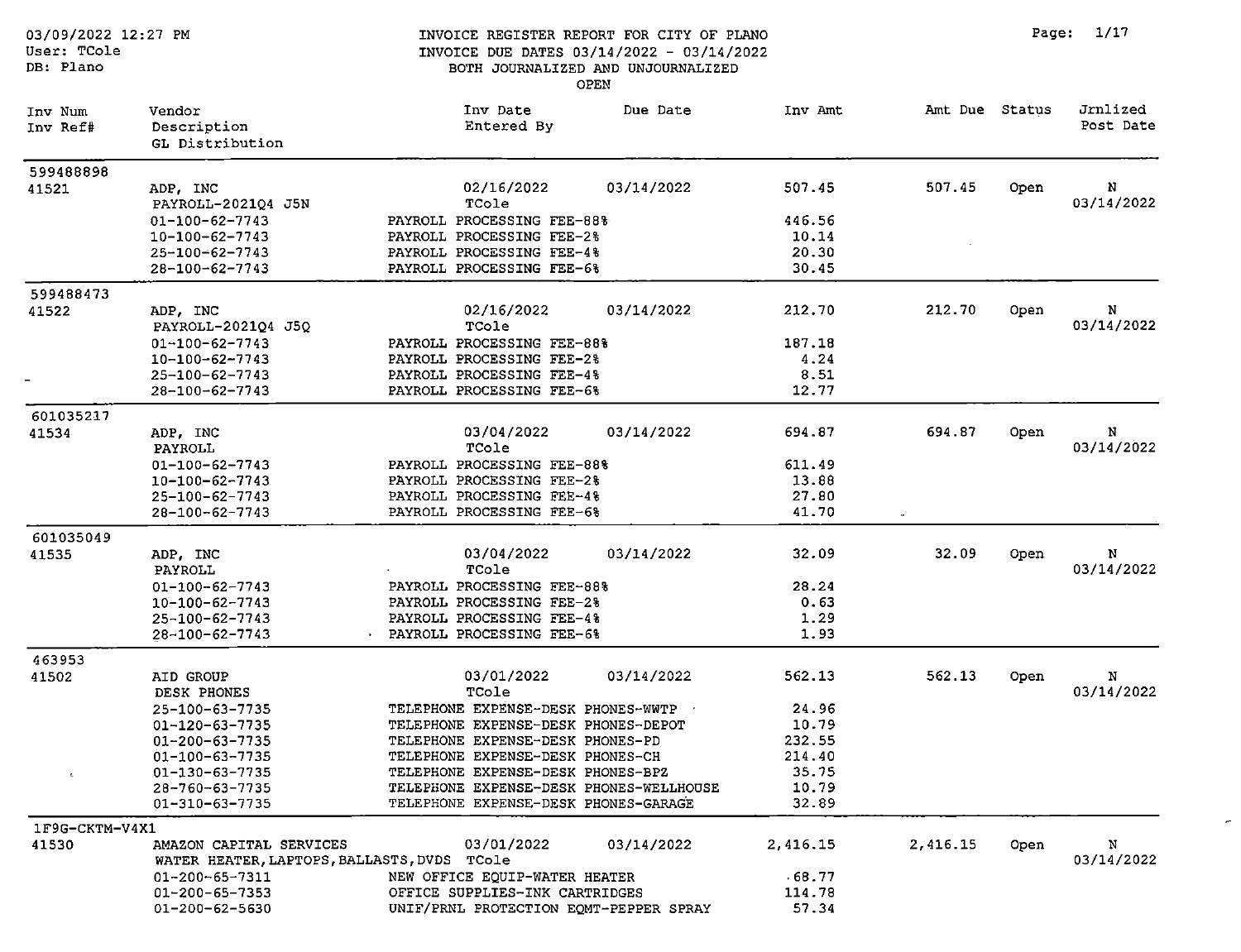| 03/09/2022 12:27 PM<br>User: TCole<br>DB: Plano |                                                     | INVOICE REGISTER REPORT FOR CITY OF PLANO<br>INVOICE DUE DATES 03/14/2022 - 03/14/2022 | BOTH JOURNALIZED AND UNJOURNALIZED<br>OPEN |           |                |      | Page: 2/17            |
|-------------------------------------------------|-----------------------------------------------------|----------------------------------------------------------------------------------------|--------------------------------------------|-----------|----------------|------|-----------------------|
| Inv Num<br>Inv Ref#                             | Vendor<br>Description<br>GL Distribution            | Inv Date<br>Entered By                                                                 | Due Date                                   | Inv Amt   | Amt Due Status |      | Jrnlized<br>Post Date |
|                                                 | 01-200-62-5630                                      | UNIFORM/PRNL PROTECTION EQMT-CHEVRONS                                                  |                                            | 28.50     |                |      |                       |
|                                                 | 01-310-65-7318                                      | MTNC SRVC RPR-VEHICLE-OIL FILLER CAP                                                   |                                            | 22.99     |                |      |                       |
|                                                 | 01-200-65-7310                                      | NEW OPERAT EQUIP-LENOVO IDEAPAD3 LAPTOP                                                |                                            | 749.00    |                |      |                       |
|                                                 | $01 - 200 - 61 - 7756$                              | INVESTIGAT-LENOVO THINKCENTRE DESKTOP                                                  |                                            | 759.99    |                |      |                       |
|                                                 | 01-200-62-5630                                      | UNIFORM/PRNL PROTECT EQMT-HOLSTER MOUNT                                                |                                            | 44.16     |                |      |                       |
|                                                 | $01 - 200 - 62 - 7664$                              | MTNC SRV RPR-OPERAT EOMT-BALLASTS, HOLDE                                               |                                            | 183.70    |                |      |                       |
|                                                 | 01-200-65-7311                                      | NEW OFFICE EQUIPMENT-DVDS, CDS, SLEEVES                                                |                                            | 170.10    |                |      |                       |
|                                                 | 01-200-65-7310                                      | NEW OPERATING EQUIP-STEEL STORAGE RACK                                                 |                                            | 204.16    |                |      |                       |
|                                                 | 01-200-61-7756                                      | INVESTIGATIONS-ETHERNET ADAPTER                                                        |                                            | 12.66     |                |      |                       |
| 0009879                                         |                                                     |                                                                                        |                                            |           |                |      |                       |
| 41559                                           | ARTLIP AND SONS, INC<br>PD-HEATER, EXHAUST FANS     | 03/03/2022<br>TCole                                                                    | 03/14/2022                                 | 20,365.00 | 20,365.00      | Open | N<br>03/14/2022       |
|                                                 | $01 - 120 - 75 - 6418$                              | BUILDING IMPROVEMENTS                                                                  |                                            | 20,365.00 |                |      |                       |
| 35110                                           |                                                     |                                                                                        |                                            |           |                |      |                       |
| 41442                                           | ASSOCIATED TECHNICAL SVCS LTD                       | 02/22/2022                                                                             | 03/14/2022                                 | 954.00    | 954.00         | Open | N<br>03/14/2022       |
|                                                 | AFTER HRS-EMERGENCY LEAK LOCATION<br>28-780-62-7676 | TCole<br>MTNC SRVC & RPR                                                               |                                            | 954.00    |                |      |                       |
| 35095                                           |                                                     |                                                                                        |                                            |           |                |      |                       |
| 41443                                           | ASSOCIATED TECHNICAL SVCS LTD                       | 02/21/2022                                                                             | 03/14/2022                                 | 1,045.25  | 1,045.25       | Open | N<br>03/14/2022       |
|                                                 | AFTER HRS-EMERGENCY LEAK LOCATION<br>28-780-62-7676 | TCole<br>MTNC SRVC & RPR                                                               |                                            | 1,045.25  |                |      |                       |
| 2696222973                                      |                                                     |                                                                                        |                                            |           |                |      |                       |
| 41517                                           | AUTO ZONE                                           | 02/23/2022                                                                             | 03/14/2022                                 | 15.39     | 15.39          | Open | N                     |
|                                                 | '13GMC DOOR LOCK SWITCH                             | TCole                                                                                  |                                            |           |                |      | 03/14/2022            |
|                                                 | 01-310-65-7318                                      | MTNC SRVC & RPR SUPPLS-VEHICLE                                                         |                                            | 15.39     |                |      |                       |
| INV-1008                                        |                                                     |                                                                                        |                                            |           |                |      |                       |
| 41447                                           | CAPERS NORTH AMERICA, LLC                           | 03/02/2022                                                                             | 03/14/2022                                 | 350.00    | 350.00         | Open | N                     |
|                                                 | APRIL MONTHLY MAINT<br>$01 - 111 - 62 - 7656$       | TCole<br>MTNC SRVC & RPR-COMPUTER SOFWR                                                |                                            | 350.00    |                |      | 03/14/2022            |
| J034882                                         |                                                     |                                                                                        |                                            |           |                |      |                       |
| 41561                                           | CDL ELECTRIC CO. INC                                | 03/09/2022                                                                             | 03/14/2022                                 | 734.26    | 734.26         | Open | N                     |
|                                                 | FEB RRX MAINT                                       | TCole                                                                                  |                                            |           |                |      | 03/14/2022            |
|                                                 | 01-320-62-6429                                      | MTNCE SRVC & RPR-RRX                                                                   |                                            | 734.26    |                |      |                       |
| 7676753                                         |                                                     |                                                                                        |                                            |           |                |      |                       |
| 41448                                           | CERTIFIED LABORATORIES                              | 02/20/2022                                                                             | 03/14/2022                                 | 1,650.11  | 1,650.11       | Open | N                     |
|                                                 | SNOW & ICE MELTER                                   | TCole                                                                                  |                                            |           |                |      | 03/14/2022            |
|                                                 | $25 - 700 - 62 - 7662$                              | MNTC & RESTORATION-GROUND                                                              |                                            | 1,650.11  |                |      |                       |
| 111274                                          |                                                     |                                                                                        |                                            |           |                |      |                       |
| 41560                                           | CHEMCO INDUSTRIES INC<br>WEED KILLER                | 03/03/2022<br>TCole                                                                    | 03/14/2022                                 | 874.22    | 874.22         | Open | N<br>03/14/2022       |
|                                                 | 01-310-65-7343                                      | OPERATING SUPPLIES                                                                     |                                            | 874.22    |                |      |                       |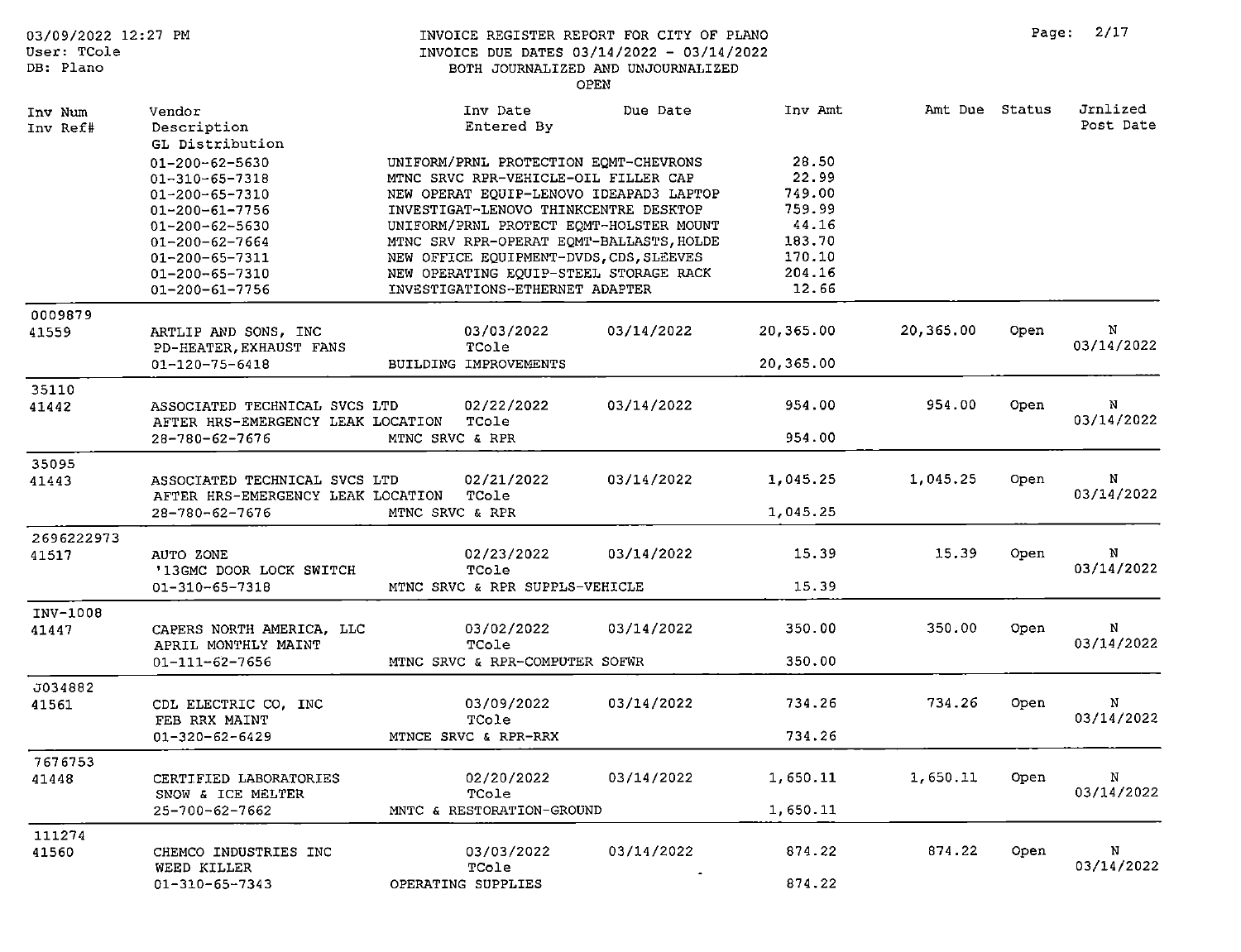| 03/09/2022 12:27 PM<br>User: TCole<br>DB: Plano |                                          | INVOICE REGISTER REPORT FOR CITY OF PLANO<br>INVOICE DUE DATES 03/14/2022 - 03/14/2022<br>BOTH JOURNALIZED AND UNJOURNALIZED<br><b>OPEN</b> |         |                | Page: | 3/17                  |
|-------------------------------------------------|------------------------------------------|---------------------------------------------------------------------------------------------------------------------------------------------|---------|----------------|-------|-----------------------|
| Inv Num<br>Inv Ref#                             | Vendor<br>Description<br>GL Distribution | Due Date<br>Inv Date<br>Entered By                                                                                                          | Inv Amt | Amt Due Status |       | Jrnlized<br>Post Date |
| 4111696986                                      |                                          |                                                                                                                                             |         |                |       |                       |
| 41503                                           | CINTAS CORPORATION 344<br>UNIFORMS, RUGS | 03/14/2022<br>02/24/2022<br>TCole                                                                                                           | 565.25  | 565.25         | Open  | N<br>03/14/2022       |
|                                                 | 01-310-62-5630                           | UNIFORM/PRNL PROTECTION EQMT                                                                                                                | 202.87  |                |       |                       |
|                                                 | 01-120-62-7650                           | CUSTODIAL SERVICE & SUPPLIES                                                                                                                | 120.00  |                |       |                       |
|                                                 | 25-700-62-5630                           | UNIFORM/PRNL PROTECTION EQMT                                                                                                                | 80.82   |                |       |                       |
|                                                 | 28-780-62-5630                           | UNIFORM/PRNL PROTECTION EQMT                                                                                                                | 161.56  |                |       |                       |
| 4112407656                                      |                                          |                                                                                                                                             |         |                |       |                       |
| 41504                                           | CINTAS CORPORATION 344<br>UNIFORMS, RUGS | 03/03/2022<br>03/14/2022<br>TCole                                                                                                           | 854.12  | 854.12         | Open  | N<br>03/14/2022       |
|                                                 | 01-310-62-5630                           | UNIFORM/PRNL PROTECTION EQMT                                                                                                                | 222.24  |                |       |                       |
|                                                 | $01 - 120 - 62 - 7650$                   | CUSTODIAL SERVICE & SUPPLIES                                                                                                                | 385.54  |                |       |                       |
|                                                 | 25-700-62-5630                           | UNIFORM/PRNL PROTECTION EQMT                                                                                                                | 82.80   |                |       |                       |
|                                                 | 28-780-62-5630                           | UNIFORM/PRNL PROTECTION EQMT                                                                                                                | 163.54  |                |       |                       |
| MAR 2022 FOLI                                   |                                          |                                                                                                                                             |         |                |       |                       |
| 41449                                           | COMCAST CABLE<br>FOLI SECURITY CAMERAS   | 03/14/2022<br>03/03/2022<br>TCole                                                                                                           | 206.90  | 206.90         | Open  | N<br>03/14/2022       |
|                                                 | $10 - 610 - 62 - 7662$                   | MTNC SRVC & RESTORTN-GROUNDS                                                                                                                | 206.90  |                |       |                       |
| SR125746                                        |                                          |                                                                                                                                             |         |                |       |                       |
| 41511                                           | COMMUNICATIONS DIRECT INC                | 02/17/2022<br>03/14/2022                                                                                                                    | 225.00  | 225.00         | Open  | N                     |
|                                                 | SQ12 SIREN                               | TCole                                                                                                                                       |         |                |       | 03/14/2022            |
|                                                 | 01-200-62-7668                           | MTNC SRVC & RPR-VEHICLES                                                                                                                    | 225.00  |                |       |                       |
| SR125865                                        |                                          |                                                                                                                                             |         |                |       |                       |
| 41512                                           | COMMUNICATIONS DIRECT INC                | 03/14/2022<br>02/28/2022                                                                                                                    | 306.50  | 306.50         | Open  | N                     |
|                                                 | SQ1 MICROPHONE                           | TCole                                                                                                                                       |         |                |       | 03/14/2022            |
|                                                 | $01 - 200 - 62 - 7668$                   | MTNC SRVC & RPR-VEHICLES                                                                                                                    | 306.50  |                |       |                       |
| MAR 2022                                        |                                          |                                                                                                                                             |         |                |       |                       |
| 41440                                           | DEANNA BROWN                             | 03/01/2022<br>03/14/2022                                                                                                                    | 250.23  | 250.23         | Open  | Ν                     |
|                                                 | 3/22 OPEB/DB                             | TCole                                                                                                                                       |         |                |       | 03/14/2022            |
|                                                 | 20-190-50-5882                           | RETIREES'MEDICAL INSURANCE/DB                                                                                                               | 250.23  |                |       |                       |
| MAR 2022                                        |                                          |                                                                                                                                             |         |                |       |                       |
| 41436                                           | DEBORAH SOLECKI                          | 03/01/2022<br>03/14/2022                                                                                                                    | 81.56   | 81.56          | Open  | N                     |
|                                                 | 3/22 OPEB/DS                             | TCole                                                                                                                                       |         |                |       | 03/14/2022            |
|                                                 | 20-190-50-5882                           | RETIREES'MEDICAL INSURANCE/DS                                                                                                               | 81.56   |                |       |                       |
| MAR 2022                                        |                                          |                                                                                                                                             |         |                |       |                       |
| 41441                                           | DOLORES ANDERSON                         | 03/14/2022<br>03/01/2022                                                                                                                    | 88.58   | 88.58          | Open  | N                     |
|                                                 | 3/22 OPEB/DA                             | TCole                                                                                                                                       |         |                |       | 03/14/2022            |
|                                                 | 20-190-50-5882                           | RETIREES'MEDICAL INSURANCE/DA                                                                                                               | 88.58   |                |       |                       |
| MAR 2022                                        |                                          |                                                                                                                                             |         |                |       |                       |
| 41455                                           | DON HAGGARD                              | 03/01/2022<br>03/14/2022                                                                                                                    | 125.37  | 125.37         | Open  | N                     |
|                                                 | $3/22$ OPEB/DH                           | TCole                                                                                                                                       |         |                |       | 03/14/2022            |
|                                                 | 20-190-50-5882                           | RETIREES'MEDICAL INSURANCE/DH                                                                                                               | 125.37  |                |       |                       |

 $\sim$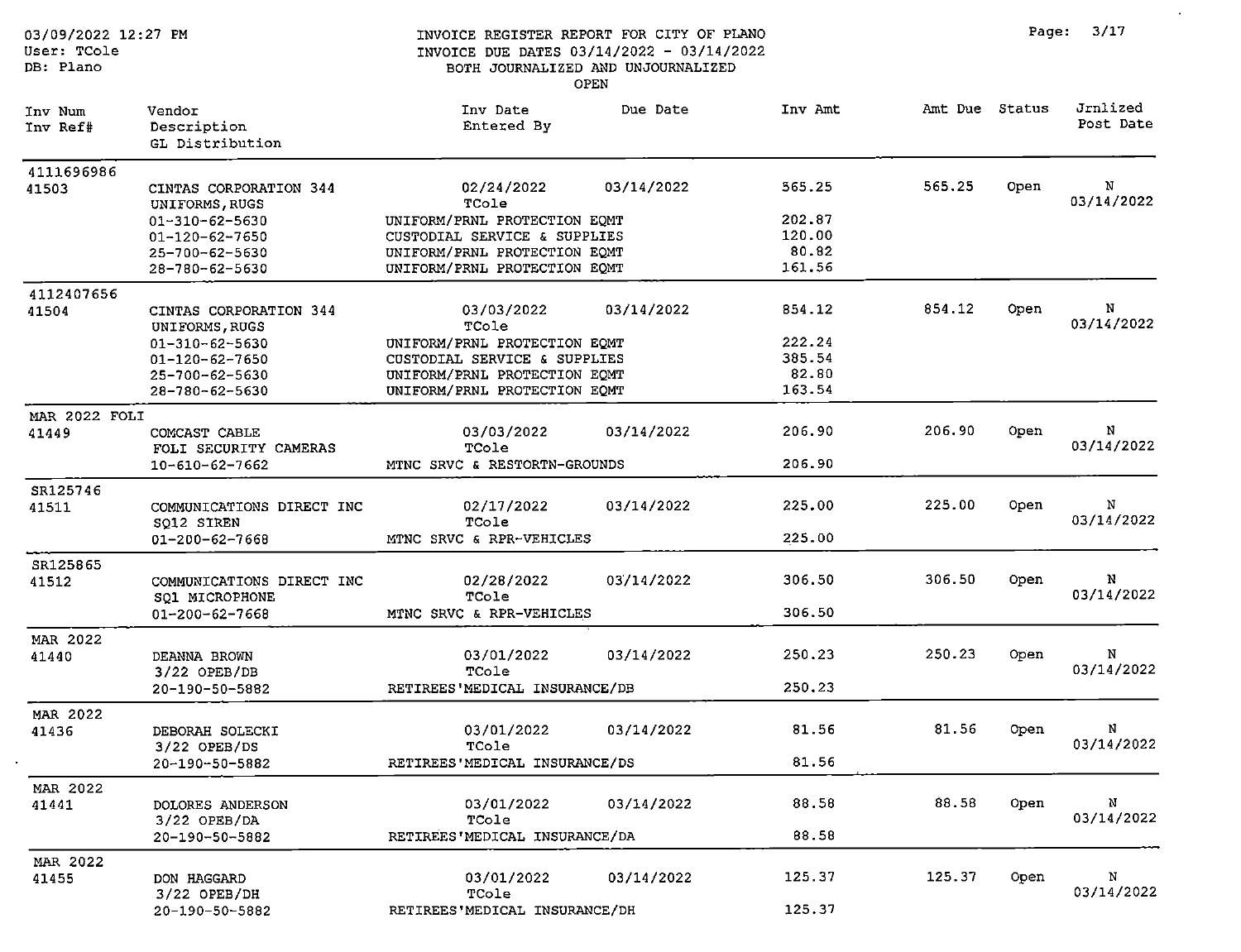DB: Plano

#### INVOICE REGISTER REPORT FOR CITY OF PLANO INVOICE DUE DATES 03/14/2022 - 03/14/2022 BOTH JOURNALIZED AND UNJOURNALIZED OPEN

| Inv Num<br>Inv Ref#    | Vendor<br>Description<br>GL Distribution            | Inv Date<br>Entered By   | Due Date   | Inv Amt  | Amt Due Status   |       | Jrnlized<br>Post Date |
|------------------------|-----------------------------------------------------|--------------------------|------------|----------|------------------|-------|-----------------------|
| $2022 - 2$<br>41444    | DONALD J BRUMMEL<br>EASEMENTS-FAXON & ELDAMAIN      | 02/15/2022<br>TCole      | 03/14/2022 | 242.50   | 242.50           | 0pen. | N<br>03/14/2022       |
|                        | 01-310-65-7899                                      | MISCELLANEOUS EXPENSE    |            | 242.50   |                  |       |                       |
| 0420945<br>41451       | FERGUSON WATER WORKS #2516<br><b>CLAMPS</b>         | 02/18/2022<br>TCole      | 03/14/2022 | 176.23   | 176.23           | Open  | N<br>03/14/2022       |
|                        | 28-780-65-7316                                      | MTNC & RPR-SUPPLIES      |            | 176.23   |                  |       |                       |
| 0420945-1<br>41468     | FERGUSON WATER WORKS #2516<br>CLAMP                 | 02/22/2022<br>TCole      | 03/14/2022 | 366.70   | 366.70           | Open  | N<br>03/14/2022       |
|                        | 28-780-65-7316                                      | MTNC & RPR-SUPPLIES      |            | 366.70   |                  |       |                       |
| 0421184<br>41470       | FERGUSON WATER WORKS #2516<br><b>CLAMPS</b>         | 02/22/2022<br>TCole      | 03/14/2022 | 528.69   | 528.69           | Open  | N<br>03/14/2022       |
|                        | 28-780-65-7316                                      | MTNC & RPR-SUPPLIES      |            | 528.69   |                  |       |                       |
| 0421388<br>41536       | FERGUSON WATER WORKS #2516                          | 02/25/2022<br>TCole      | 03/14/2022 | 126.80   | 126.80           | Open  | N<br>03/14/2022       |
|                        | ADAPTERS<br>25-710-65-7316                          | MTNC & RPR-SUPPLIES      |            | 126.80   |                  |       |                       |
| $0421184 - 1$<br>41537 | FERGUSON WATER WORKS #2516<br>CLAMP                 | 03/01/2022<br>TCole      | 03/14/2022 | 176.23   | $\sim$<br>176.23 | Open  | N<br>03/14/2022       |
|                        | 28-780-65-7316                                      | MTNC & RPR-SUPPLIES      |            | 176.23   |                  |       |                       |
| FNB0032522<br>41501    | FIRST NATIONAL BANK OF OMAHA<br>CREDIT FOR LATE FEE | 02/02/2022<br>TCole      | 03/14/2022 | (250.00) | (250.00)         | Open  | N<br>03/14/2022       |
|                        | 01-100-65-7899                                      | MISCELLANEOUS EXPENSE    |            | (250.00) |                  |       |                       |
| 5671<br>41472          | FOX RIDGE STONE<br>TORPEDO SAND                     | 02/19/2022<br>TCole      | 03/14/2022 | 890.82   | 890.82           | Open  | N<br>03/14/2022       |
|                        | 28-780-65-7316                                      | MTNC & RPR-SUPPLIES      |            | 890.82   |                  |       |                       |
| 82404<br>41461         | GJOVIK FORD, INC.                                   | 03/01/2022<br>TCole      | 03/14/2022 | 87.56    | 87.56            | Open  | N<br>03/14/2022       |
|                        | KIT-TRANSM CONTROL SELECTOR<br>25-700-65-7318       | MTNC SRVC & RPR-VEHICLES |            | 87.56    |                  |       |                       |
| 5013502                |                                                     |                          |            |          |                  |       |                       |
| 41562                  | <b>GRAINCO</b><br>FUEL                              | 03/07/2022<br>TCole      | 03/14/2022 | 1,705.88 | 1,705.88         | Open  | N<br>03/14/2022       |
|                        | 01-310-65-7333                                      | GASOLINE, OIL & FILTERS  |            | 1,705.88 |                  |       |                       |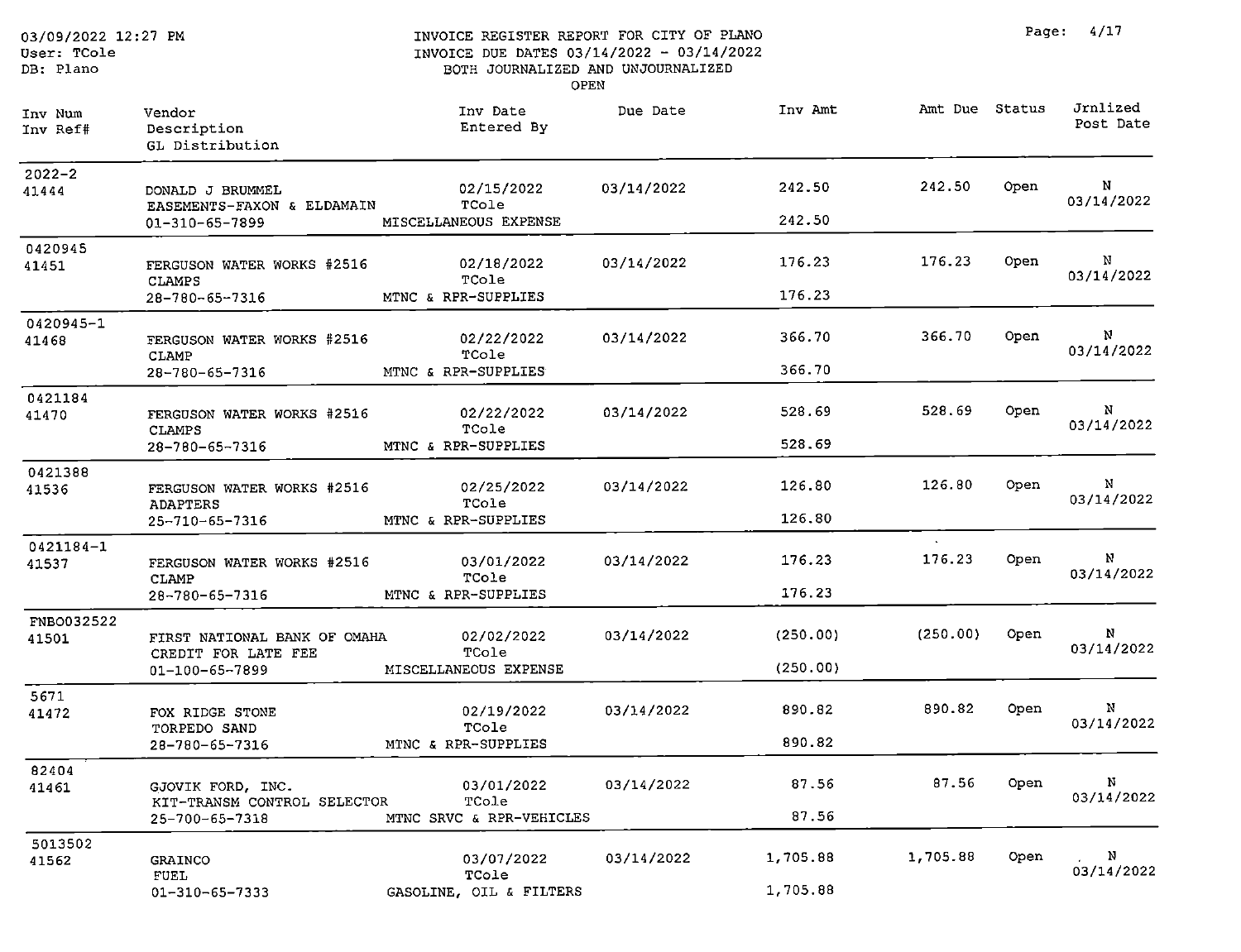| 03/09/2022 12:27 PM<br>User: TCole<br>DB: Plano |                                                                                                 |                       |                                                                                          | INVOICE REGISTER REPORT FOR CITY OF PLANO<br>INVOICE DUE DATES 03/14/2022 - 03/14/2022<br>BOTH JOURNALIZED AND UNJOURNALIZED<br>OPEN |                                        |                | Page: | 5/17                  |
|-------------------------------------------------|-------------------------------------------------------------------------------------------------|-----------------------|------------------------------------------------------------------------------------------|--------------------------------------------------------------------------------------------------------------------------------------|----------------------------------------|----------------|-------|-----------------------|
| Inv Num<br>Inv Ref#                             | Vendor<br>Description<br>GL Distribution                                                        |                       | Inv Date<br>Entered By                                                                   | Due Date                                                                                                                             | Inv Amt                                | Amt Due Status |       | Jrnlized<br>Post Date |
| 8468674T102<br>41462                            | GROOT, INC<br>#3102-134154-001 FEB DISPL SRVC<br>$01 - 410 - 61 - 7626$                         | DISPOSAL SERVICE      | 03/01/2022<br>TCole                                                                      | 03/14/2022                                                                                                                           | 74,367.94<br>74,367.94                 | 74,367.94      | Open  | N<br>03/14/2022       |
| 6126145<br>41454                                | HAWKINS, INC<br>POLYMER FOR DRUM THICKENER & CENTR TCole<br>25-700-65-7343                      |                       | 02/18/2022<br>OPERATION SUPPLIES                                                         | 03/14/2022                                                                                                                           | 4,763.20<br>4,763.20                   | 4,763.20       | Open  | N<br>03/14/2022       |
| 6126144<br>41465                                | HAWKINS, INC<br>CHEMICALS<br>28-770-65-7343                                                     |                       | 02/18/2022<br>TCole<br>OPERATION SUPPLIES                                                | 03/14/2022                                                                                                                           | 953.09<br>953.09                       | 953.09         | Open  | N<br>03/14/2022       |
| 883511<br>41469                                 | HD SUPPLY FACILITIES MAINT LTD<br>PIPE DESCALER, SOCKET, WRENCH, SHOVEL TCole<br>28-780-65-7343 |                       | 02/17/2022<br>OPERATION SUPPLIES                                                         | 03/14/2022                                                                                                                           | 504.44<br>504.44                       | 504.44         | Open  | N<br>03/14/2022       |
| CHI145549C<br>41516                             | HELM SERVICE<br>OTRLY MAINTENANCE<br>01-120-62-7660                                             |                       | 02/28/2022<br>TCole<br>MTNC SRVC & RPR-BUILDINGS                                         | 03/14/2022                                                                                                                           | 1,843.75<br>1,843.75                   | 1,843.75       | Open  | N<br>03/14/2022       |
| FEB2022 PYMT#22<br>41505                        | ILLINOIS ENVIRONMENTAL PROTECT<br>WELLHOUSE PRJ#L17-3210 PYMT22<br>$28 - 524 - 61 - 8100$       |                       | 02/15/2022<br>TCole<br>PRINCIPAL - WELL HOUSE 3, 4, &5                                   | 03/14/2022                                                                                                                           | 16,690.90<br>16,690.90                 | 16,690.90      | Open  | N<br>03/14/2022       |
| 1525<br>41506                                   | ILLINOIS PHLEBOTOMY SERVICES<br>PHLEBOTOMY SRVCS<br>01-200-61-7756                              | <b>INVESTIGATIONS</b> | 03/01/2022<br>TCole                                                                      | 03/14/2022                                                                                                                           | 425.00<br>425.00                       | 425.00         | Open  | N<br>03/14/2022       |
| <b>MAR 2022</b><br>41452                        | <b>JANET GOEHST</b><br>3/22 OPEB/JG<br>20-190-50-5882                                           |                       | 03/01/2022<br>TCole<br>RETIREES'MEDICAL INSURANCE/JG                                     | 03/14/2022                                                                                                                           | 227,46<br>227.46                       | 227.46         | Open  | N<br>03/14/2022       |
| 11212<br>41457                                  | JEFFREY A. NOEL<br>MEGA BUGS<br>25-720-65-7316<br>25-721-65-7316<br>25-722-65-7316              |                       | 02/20/2022<br>TCole<br>MTNC & RPR-SUPPLIES<br>MTNC & RPR-SUPPLIES<br>MTNC & RPR-SUPPLIES | 03/14/2022                                                                                                                           | 2,036.17<br>678.00<br>678.00<br>680.17 | 2,036.17       | Open  | N<br>03/14/2022       |
| MAR 2022<br>41456                               | JOHN P MCGINNIS<br>3/22 OPEB/JM                                                                 |                       | 03/01/2022<br>TCole                                                                      | 03/14/2022                                                                                                                           | 189.60                                 | 189.60         | Open  | N<br>03/14/2022       |

Page: 5/17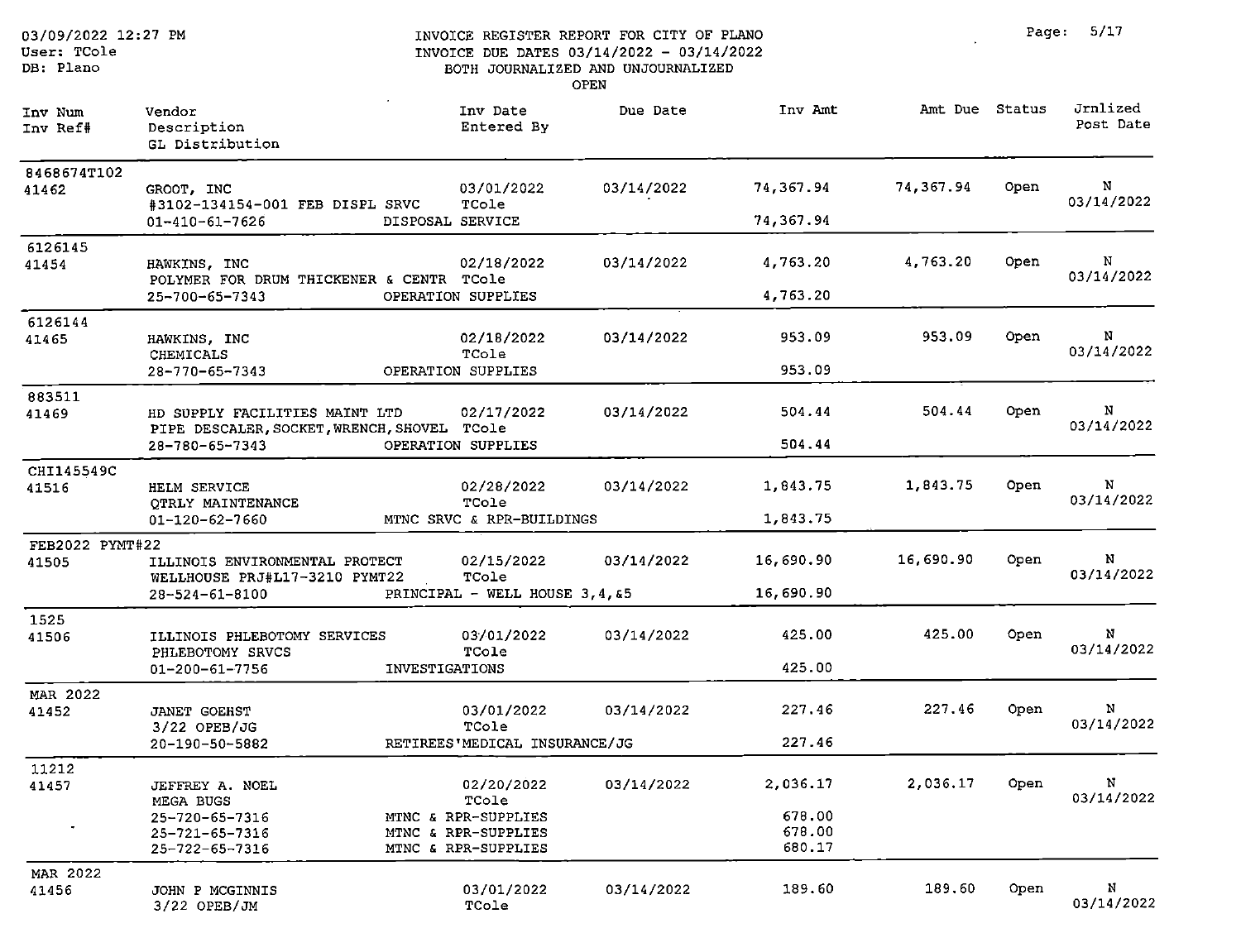| 03/09/2022 12:27 PM<br>User: TCole<br>DB: Plano |                                                                  |                 |                                                                     | INVOICE REGISTER REPORT FOR CITY OF PLANO<br>INVOICE DUE DATES 03/14/2022 - 03/14/2022<br>BOTH JOURNALIZED AND UNJOURNALIZED<br><b>OPEN</b> |                |                |      | Page: 6/17            |
|-------------------------------------------------|------------------------------------------------------------------|-----------------|---------------------------------------------------------------------|---------------------------------------------------------------------------------------------------------------------------------------------|----------------|----------------|------|-----------------------|
| Inv Num<br>Inv Ref#                             | Vendor<br>Description<br>GL Distribution                         |                 | Inv Date<br>Entered By                                              | Due Date                                                                                                                                    | Inv Amt        | Amt Due Status |      | Jrnlized<br>Post Date |
|                                                 | 20-190-50-5882                                                   |                 | RETIREES'MEDICAL INSURANCE/JM                                       |                                                                                                                                             | 189.60         |                |      |                       |
| <b>FEB 2022</b><br>41446                        | KIARA BECKMAN<br>2/7/22 TIME WORKED & MILEAGE                    |                 | 02/28/2022<br>TCole                                                 | 03/14/2022                                                                                                                                  | 86.70          | 86.70          | Open | N<br>03/14/2022       |
|                                                 | $01 - 130 - 61 - 7616$<br>01-130-61-7616                         |                 | SECRETARIAL/ADMIN SERVICE-3HRS<br>SECRETARIAL/ADMIN SERVICE-20MILES |                                                                                                                                             | 75.00<br>11.70 |                |      |                       |
| 278554607<br>41519                              | KONICA MINOLTA BUSINESS<br>FEB MAINT & COPIES-C458               |                 | 02/28/2022<br>TCole                                                 | 03/14/2022                                                                                                                                  | 169.94         | 169.94         | Open | N<br>03/14/2022       |
|                                                 | 01-100-62-7666                                                   |                 | MTNC SRVC & RPR-OFFICE EOMT                                         |                                                                                                                                             | 169.94         |                |      |                       |
| 278554794<br>41520                              | KONICA MINOLTA BUSINESS<br>FEB MAINT & COPIES-C300I              |                 | 02/28/2022<br>TCole                                                 | 03/14/2022                                                                                                                                  | 62.33          | 62.33          | Open | N<br>03/14/2022       |
|                                                 | 01-100-62-7666                                                   |                 | MTNC SRVC & RPR-OFFICE EQMT                                         |                                                                                                                                             | 62.33          |                |      |                       |
| 31107613<br>41467                               | KOPY KAT COPIER INC<br>TOSHIBA PRINTER LEASE/WATER DEPT          |                 | 02/21/2022<br>TCole                                                 | 03/14/2022                                                                                                                                  | 105.45         | 105.45         | Open | N<br>03/14/2022       |
|                                                 | $28 - 100 - 62 - 7666$                                           |                 | MTNC SRVC & RPR-OFFICE EOMT                                         |                                                                                                                                             | 105.45         |                |      |                       |
| AR28982<br>41523                                | KOPY KAT COPIER INC<br>CH(BD)-QTRLY PRINTER CHGS 3/6-6/5         |                 | 03/02/2022<br>TCole                                                 | 03/14/2022                                                                                                                                  | 115.82         | 115.82         | Open | N<br>03/14/2022       |
|                                                 | 01-100-62-7666                                                   |                 | MTNC SRVC & RPR-OFFICE EQMT                                         |                                                                                                                                             | 115.82         |                |      |                       |
| 2183397<br>41464                                | LAYNE CHRISTENSEN COMPANY<br>WELL5-REHAB, INSPECT, RPLCMNT       |                 | 02/24/2022<br>TCole                                                 | 03/14/2022                                                                                                                                  | 27,845.00      | 27,845.00      | Open | N<br>03/14/2022       |
|                                                 | 28-760-62-7664                                                   |                 | MTNC SRVC & RPR-OPERATING EQMT                                      |                                                                                                                                             | 27,845.00      |                |      |                       |
| 8111<br>41453                                   | LYLE HYATT & CO, INC<br>CONCRETE BREAKOUT FOR WATER MAIN B TCole |                 | 02/20/2022                                                          | 03/14/2022                                                                                                                                  | 350.00         | 350.00         | Open | N<br>03/14/2022       |
|                                                 | 28-780-62-7676                                                   | MTNC SRVC & RPR |                                                                     |                                                                                                                                             | 350.00         |                |      |                       |
| 36601<br>41463                                  | MENARDS<br>WATER REPLACEMENT FILTERS                             |                 | 02/25/2022<br>TCole                                                 | 03/14/2022                                                                                                                                  | 74.94          | 74.94          | Open | N<br>03/14/2022       |
|                                                 | 25-700-65-7316                                                   |                 | MTNC & RPR-SUPPLIES                                                 |                                                                                                                                             | 74.94          |                |      |                       |
| 312<br>41515                                    | NILES EXCAVATING INC                                             |                 | 03/01/2022                                                          | 03/14/2022                                                                                                                                  | 2,839.00       | 2,839.00       | Open | N                     |
|                                                 | SNOWPLOWING<br>$01 - 310 - 62 - 7663$                            |                 | TCole<br>CONTRACTUAL MTNCE                                          |                                                                                                                                             | 2,839.00       |                |      | 03/14/2022            |
| 21122<br>41539                                  | NILES EXCAVATING INC<br>DUB UP & BACKFILLED SEWER REPAIR         |                 | 03/02/2022<br>TCole                                                 | 03/14/2022                                                                                                                                  | 900.00         | 900.00         | Open | N<br>03/14/2022       |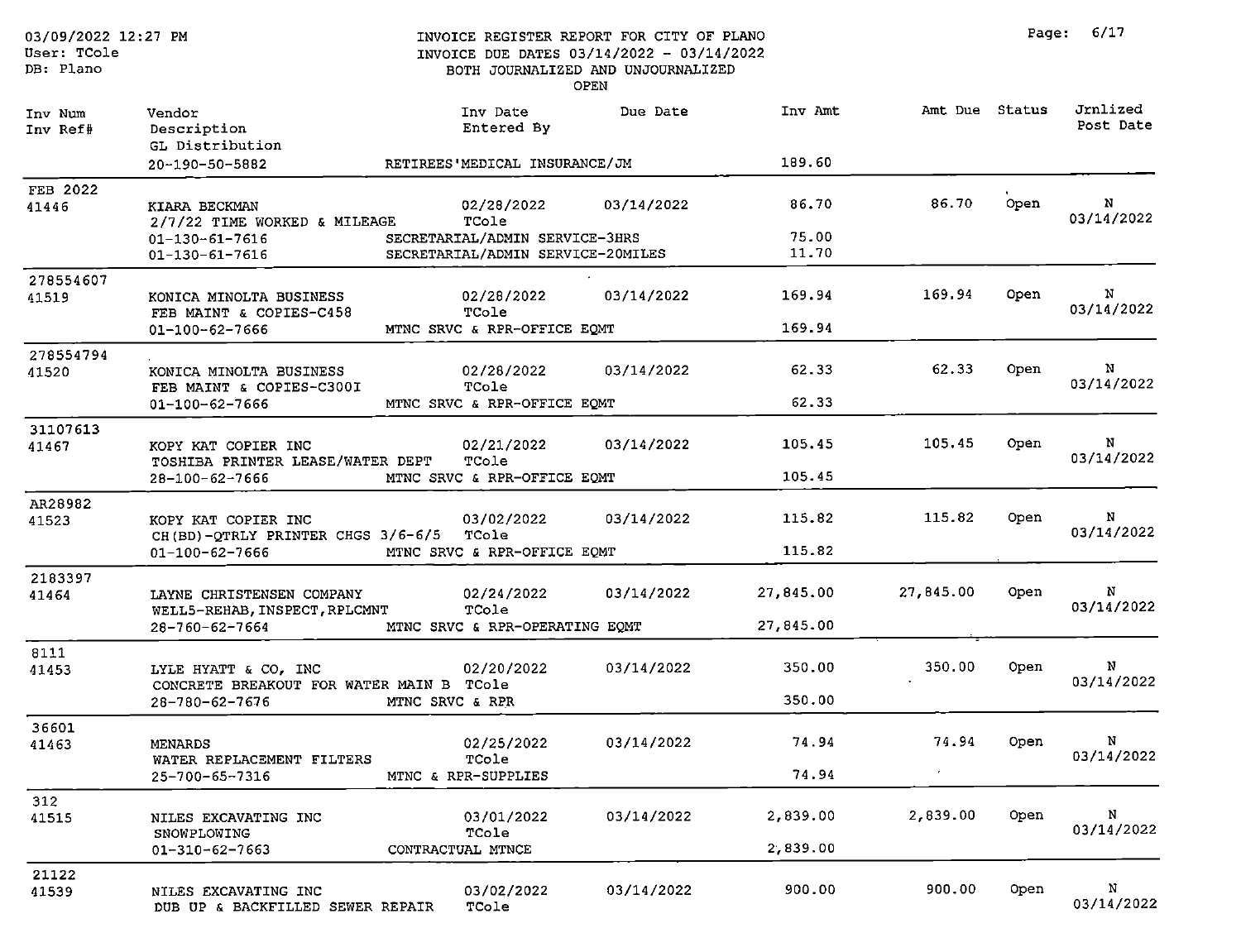| 03/09/2022 12:27 PM<br>User: TCole<br>DB: Plano |                                                                        | INVOICE REGISTER REPORT FOR CITY OF PLANO<br>INVOICE DUE DATES 03/14/2022 - 03/14/2022<br>BOTH JOURNALIZED AND UNJOURNALIZED | OPEN       |         |                | Page: | 7/17                  |
|-------------------------------------------------|------------------------------------------------------------------------|------------------------------------------------------------------------------------------------------------------------------|------------|---------|----------------|-------|-----------------------|
| Inv Num<br>Inv Ref#                             | Vendor<br>Description<br>GL Distribution                               | Inv Date<br>Entered By                                                                                                       | Due Date   | Inv Amt | Amt Due Status |       | Jrnlized<br>Post Date |
|                                                 | 25-710-62-7676                                                         | MTNC SRVC & RPR                                                                                                              |            | 900.00  |                |       |                       |
| 22000322<br>41564                               | OLSSON ROOFING COMPANY INC<br>PD-ROOF TIEN IN FOR RECOVERY HEATE TCole | 02/25/2022                                                                                                                   | 03/14/2022 | 650.00  | 650.00         | Open  | N<br>03/14/2022       |
|                                                 | $01 - 120 - 75 - 6418$                                                 | BUILDING IMPROVEMENTS                                                                                                        |            | 650.00  |                |       |                       |
| 5774-198317<br>41460                            | O'REILLY AUTOMOTIVE, LLC<br>BRAKE LIGHT SWITCH                         | 03/02/2022<br>TCole                                                                                                          | 03/14/2022 | 12.47   | 12.47          | Open  | N<br>03/14/2022       |
|                                                 | 25-700-65-7318                                                         | MTNC SRVC & RPR-VEHICLES                                                                                                     |            | 12.47   |                |       |                       |
| I9501619<br>41428                               | PACE ANALYTIC SERVICES, LLC                                            | 02/25/2022<br>TCole                                                                                                          | 03/14/2022 | 26.00   | 26.00          | Open  | N<br>03/14/2022       |
|                                                 | #72-102596 WATER TESTING<br>28-770-62-7671                             | TESTING SERVICES                                                                                                             |            | 26.00   |                |       |                       |
| I9501502<br>41429                               | PACE ANALYTIC SERVICES, LLC<br>#72-102596 WATER TESTING                | 02/24/2022<br>TCole                                                                                                          | 03/14/2022 | 60.00   | 60.00          | Open  | N<br>03/14/2022       |
|                                                 | 28-770-62-7671                                                         | TESTING SERVICES                                                                                                             |            | 60.00   |                |       |                       |
| 19502767<br>41538                               | PACE ANALYTIC SERVICES, LLC<br>#72-102596 WATER TESTING                | 03/04/2022<br>TCole                                                                                                          | 03/14/2022 | 215.45  | 215.45         | Open  | N<br>03/14/2022       |
|                                                 | 28-770-62-7671                                                         | TESTING SERVICES                                                                                                             |            | 215.45  |                |       |                       |
| P53C0178345<br>41527                            | PATTEN INDUSTRIES, INC<br>FILTER, COVER ASSEMBLY                       | 02/18/2022<br>TCole                                                                                                          | 03/14/2022 | 227.42  | 227.42         | Open  | N<br>03/14/2022       |
|                                                 | $01 - 310 - 65 - 7318$                                                 | MTNC SRVC & RPR SUPPLS-VEHICLE                                                                                               |            | 227.42  |                |       |                       |
| 5844<br>41528                                   | PLANO COLLISION CENTER<br>CASE TRACTOR-REFRIDGERANT RECHARGE TCole     | 03/01/2022                                                                                                                   | 03/14/2022 | 276.53  | 276.53         | Open  | N<br>03/14/2022       |
|                                                 | 01-310-62-7668                                                         | MTNC SRVC & RPR-VEHICLES                                                                                                     |            | 276.53  |                |       |                       |
| 54144<br>41473                                  | PLANO RURAL KING SUPPLY, INC<br>GARBAGE BAGS                           | 01/27/2022<br>TCole                                                                                                          | 03/14/2022 | 18.99   | 18.99          | Open  | N<br>03/14/2022       |
|                                                 | $01 - 200 - 65 - 7354$                                                 | CUSTODIAL SUPPLIES                                                                                                           |            | 18.99   |                |       |                       |
| 56756<br>41474                                  | PLANO RURAL KING SUPPLY, INC<br>FILTER INLET/OUTLET CAP                | 01/27/2022<br>TCole                                                                                                          | 03/14/2022 | 70.98   | 70.98          | Open  | N<br>03/14/2022       |
|                                                 | 25-700-65-7316                                                         | MTNC & RPR-SUPPLIES                                                                                                          |            | 70.98   |                |       |                       |
| 57614<br>41475                                  | PLANO RURAL KING SUPPLY, INC                                           | 01/31/2022                                                                                                                   | 03/14/2022 | 1.29    | 1.29           | Open  | N<br>03/14/2022       |
|                                                 | PAN-HEAD SCREW<br>$01 - 310 - 65 - 7318$                               | TCole<br>MTNC SRVC & RPR SUPPLS-VEHICLE                                                                                      |            | 1.29    |                |       |                       |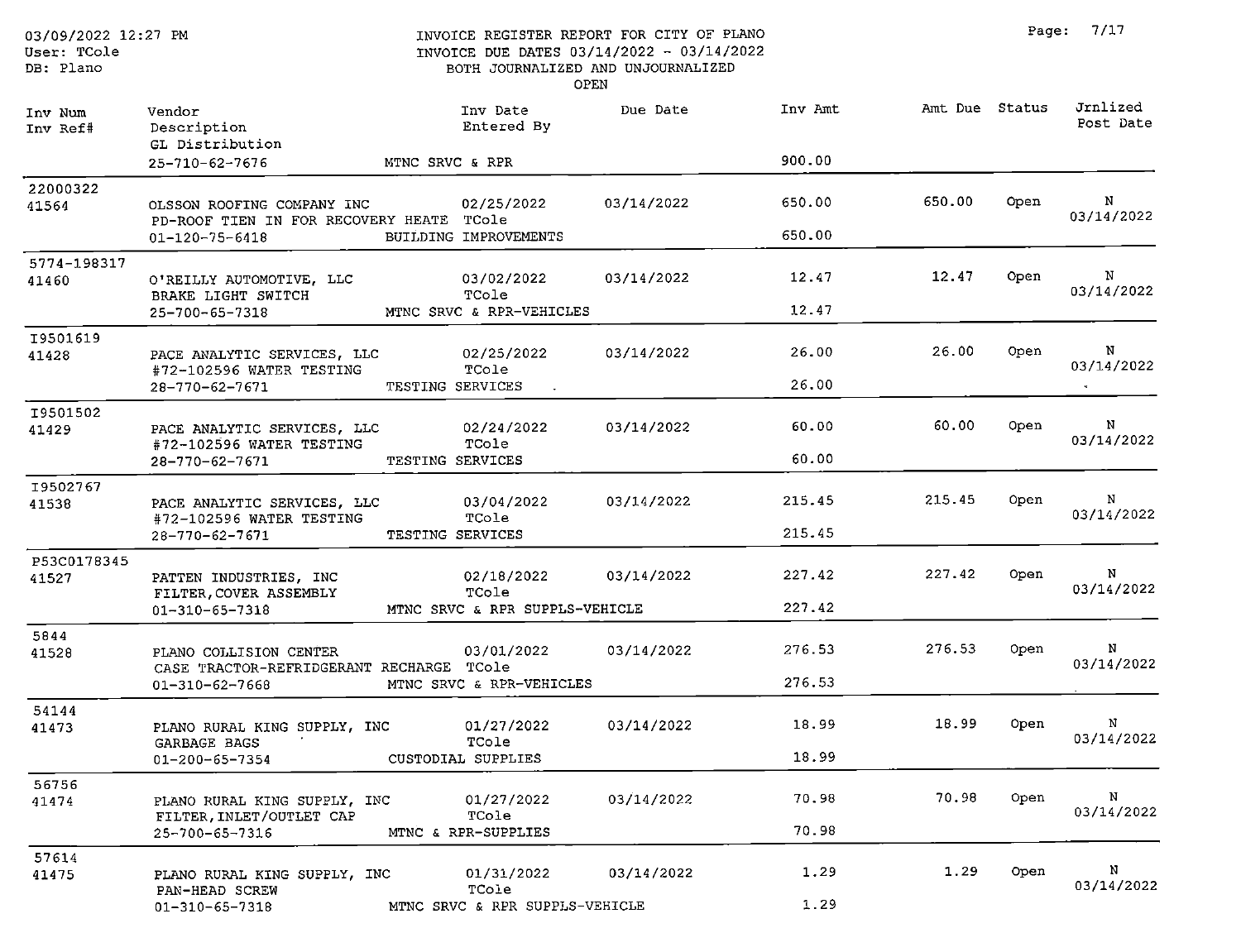$01 - 310 - 65 - 7343$ 

#### INVOICE REGISTER REPORT FOR CITY OF PLANO INVOICE DUE DATES 03/14/2022 - 03/14/2022 BOTH JOURNALIZED AND UNJOURNALIZED OPEN

Page: 8/17

| Inv Num<br>Inv Ref# | Vendor<br>Description<br>GL Distribution                            | Inv Date<br>Entered By         | Due Date   | Inv Amt  | Amt Due Status |      | Jrnlized<br>Post Date      |
|---------------------|---------------------------------------------------------------------|--------------------------------|------------|----------|----------------|------|----------------------------|
| 55159               |                                                                     |                                |            |          |                |      |                            |
| 41476               | PLANO RURAL KING SUPPLY, INC<br><b>ROPE</b>                         | 01/31/2022<br>TCole            | 03/14/2022 | 9.99     | 9.99           | Open | N<br>03/14/2022            |
|                     | $01 - 310 - 65 - 7343$                                              | OPERATING SUPPLIES             |            | 9.99     |                |      |                            |
| 55068               |                                                                     |                                |            |          |                |      |                            |
| 41477               | PLANO RURAL KING SUPPLY, INC<br>DIESEL EXHAUST FLUID                | 01/31/2022<br>TCole            | 03/14/2022 | 25.47    | 25.47          | Open | N<br>03/14/2022            |
|                     | $01 - 310 - 65 - 7318$                                              | MTNC SRVC & RPR SUPPLS-VEHICLE |            | 25.47    |                |      |                            |
| 38049               |                                                                     |                                |            |          |                |      |                            |
| 41478               | PLANO RURAL KING SUPPLY, INC<br><b>BUSHINGS</b>                     | 02/04/2022<br>TCole            | 03/14/2022 | 7.98     | 7.98           | Open | $\, {\bf N}$<br>03/14/2022 |
|                     | 25-700-65-7316                                                      | MTNC & RPR-SUPPLIES            |            | 7.98     |                |      |                            |
| 57059               |                                                                     |                                |            |          |                |      |                            |
| 41479               | PLANO RURAL KING SUPPLY, INC<br>PIPE FITTING, SHEET METAL           | 02/08/2022<br>TCole            | 03/14/2022 | 120.97   | 120.97         | Open | N<br>03/14/2022            |
|                     | $01 - 310 - 65 - 7343$                                              | OPERATING SUPPLIES             |            | 120.97   |                |      |                            |
| 59713               |                                                                     |                                |            |          |                |      |                            |
| 41480               | PLANO RURAL KING SUPPLY, INC<br>LED WORKLIGHTS, HAMMER HANDLES      | 02/09/2022<br>TCole            | 03/14/2022 | 80.96    | 80.96          | Open | $\mathbf N$<br>03/14/2022  |
|                     | 01-310-65-7343                                                      | OPERATING SUPPLIES             |            | 80.96    |                |      |                            |
| 57059 CREDIT        |                                                                     |                                |            |          |                |      |                            |
| 41481               | PLANO RURAL KING SUPPLY, INC                                        | 02/09/2022                     | 03/14/2022 | (119.98) | (119.98)       | Open | N<br>03/14/2022            |
|                     | RETURN: SHEET METAL<br>$01 - 310 - 65 - 7343$                       | TCole<br>OPERATING SUPPLIES    |            | (119.98) |                |      |                            |
| 57438               |                                                                     |                                |            |          |                |      |                            |
| 41482               | PLANO RURAL KING SUPPLY, INC<br>BOLTS, FASTENERS                    | 02/10/2022<br>TCole            | 03/14/2022 | 13.14    | 13.14          | Open | Ν<br>03/14/2022            |
|                     | 01-310-65-7318                                                      | MTNC SRVC & RPR SUPPLS-VEHICLE |            | 13.14    |                |      |                            |
| 59915               |                                                                     |                                |            |          |                |      |                            |
| 41483               | PLANO RURAL KING SUPPLY, INC                                        | 02/10/2022                     | 03/14/2022 | 43.94    | 43.94          | Open | N<br>03/14/2022            |
|                     | HOSE NOZZLES, MISC ALLEN HEAD SOCKE TCole<br>$01 - 310 - 65 - 7343$ | OPERATING SUPPLIES             |            | 43.94    |                |      |                            |
| 60089               |                                                                     |                                |            |          |                |      |                            |
| 41484               | PLANO RURAL KING SUPPLY, INC                                        | 02/11/2022                     | 03/14/2022 | 21.99    | 21.99          | Open | N                          |
|                     | SAWZALL BLADES<br>28-780-65-7343                                    | TCole<br>OPERATION SUPPLIES    |            | 21.99    |                |      | 03/14/2022                 |
| 60975               |                                                                     |                                |            |          |                |      |                            |
| 41485               | PLANO RURAL KING SUPPLY, INC<br>BIT SET, MASONRY WHEEELS            | 02/14/2022<br>TCole            | 03/14/2022 | 28.95    | 28.95          | Open | N<br>03/14/2022            |

OPERATING SUPPLIES

28.95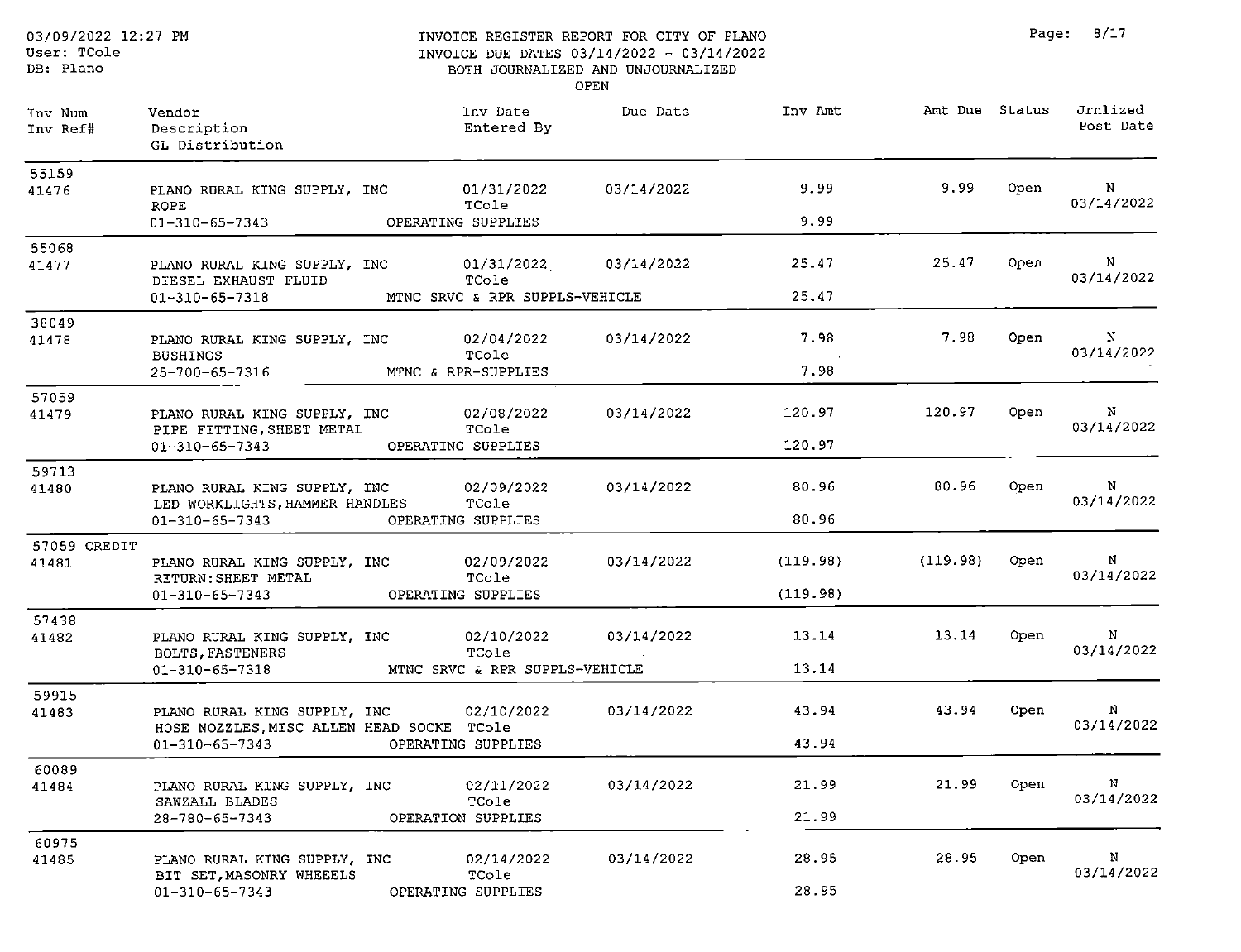DB: Plano

#### INVOICE REGISTER REPORT FOR CITY OF PLANO INVOICE DUE DATES 03/14/2022 - 03/14/2022 BOTH JOURNALIZED AND UNJOURNALIZED

Page: 9/17

OPEN

| Inv Num<br>Inv Ref# | Vendor<br>Description<br>GL Distribution                                                               | Inv Date<br>Entered By         | Due Date   | Inv Amt          | Amt Due Status |      | Jrnlized<br>Post Date      |
|---------------------|--------------------------------------------------------------------------------------------------------|--------------------------------|------------|------------------|----------------|------|----------------------------|
| 38845<br>41486      | PLANO RURAL KING SUPPLY, INC<br>HOSE NOZZLE, DIESEL EXHAUST FLUID TCole                                | 02/14/2022                     | 03/14/2022 | 52.44            | 52.44          | Open | N<br>03/14/2022            |
|                     | 28-750-65-7316<br>MTNC & RPR-SUPPLIES                                                                  |                                |            | 52.44            |                |      |                            |
| 60939<br>41487      | PLANO RURAL KING SUPPLY, INC                                                                           | 02/14/2022                     | 03/14/2022 | 201.98           | 201.98         | Open | N                          |
|                     | FAUCETS, HEATER<br>25-700-65-7316<br>MTNC & RPR-SUPPLIES                                               | TCole                          |            | 201.98           |                |      | 03/14/2022                 |
| 58752<br>41488      | PLANO RURAL KING SUPPLY, INC                                                                           | 02/15/2022                     | 03/14/2022 | 4.49             | 4.49           | Open | N                          |
| $\sim$              | WATER SUPPLY LINE<br>$01 - 120 - 65 - 6418$                                                            | TCole<br>BUILDING IMPROVEMENTS |            | 4.49             |                |      | 03/14/2022                 |
| 61221<br>41489      | PLANO RURAL KING SUPPLY, INC                                                                           | 02/15/2022                     | 03/14/2022 | 16.06            | 16.06          | Open | N                          |
|                     | CLEANING SUPPLIES<br>$01 - 310 - 65 - 7343$<br>OPERATING SUPPLIES                                      | TCole                          |            | 16.06            |                |      | 03/14/2022                 |
| 61430<br>41490      | PLANO RURAL KING SUPPLY, INC                                                                           | 02/16/2022                     | 03/14/2022 | 3.88             | 3.88           | Open | $\mathbb{N}$               |
|                     | MISC HARDWARE<br>$01 - 310 - 65 - 7343$<br>OPERATING SUPPLIES                                          | TCole                          |            | 3.88             |                |      | 03/14/2022                 |
| 59881               |                                                                                                        |                                |            |                  |                |      |                            |
| 41491               | PLANO RURAL KING SUPPLY, INC<br>DAWN, SPONGES, BUNGEE CORDS                                            | 02/19/2022<br>TCole            | 03/14/2022 | 22.95            | 22.95          | Open | N<br>03/14/2022            |
|                     | 01-200-65-7354<br>CUSTODIAL SUPPLIES                                                                   |                                |            | 22.95            |                |      |                            |
| 59041<br>41492      | PLANO RURAL KING SUPPLY, INC<br>TORQUE WRENCH                                                          | 02/16/2022<br>TCole            | 03/14/2022 | 45.99            | 45.99          | Open | N<br>03/14/2022            |
|                     | 28-780-65-7343<br>OPERATION SUPPLIES                                                                   |                                |            | 45.99            |                |      |                            |
| 60534<br>41493      | PLANO RURAL KING SUPPLY, INC 02/22/2022<br>GARBAGE BAGS, HI-VIS SWEATSHIRT                             | TCole                          | 03/14/2022 | 115.95           | 115.95         | Open | $\mathbf{N}$<br>03/14/2022 |
|                     | 01-310-65-7343<br>OPERATING SUPPLIES<br>01-310-62-5630                                                 | UNIFORM/PRNL PROTECTION EQMT   |            | 75.96<br>39.99   |                |      |                            |
| 60542               |                                                                                                        |                                |            |                  |                |      |                            |
| 41494               | PLANO RURAL KING SUPPLY, INC<br>WINDSHIELD FLUID, RUBBER MATS<br>25-700-65-7316<br>MTNC & RPR-SUPPLIES | 02/22/2022<br>TCole            | 03/14/2022 | 654.48<br>654.48 | 654.48         | Open | N<br>03/14/2022            |
| 62938               |                                                                                                        |                                |            |                  |                |      |                            |
| 41495               | PLANO RURAL KING SUPPLY, INC<br>DIESEL EXHAUST FLUID, SHOP TOWELS, L TCole                             | 02/23/2022                     | 03/14/2022 | 71.90            | 71.90          | Open | N<br>03/14/2022            |
|                     | 28-750-65-7316<br>MTNC & RPR-SUPPLIES                                                                  |                                |            | 71.90            |                |      |                            |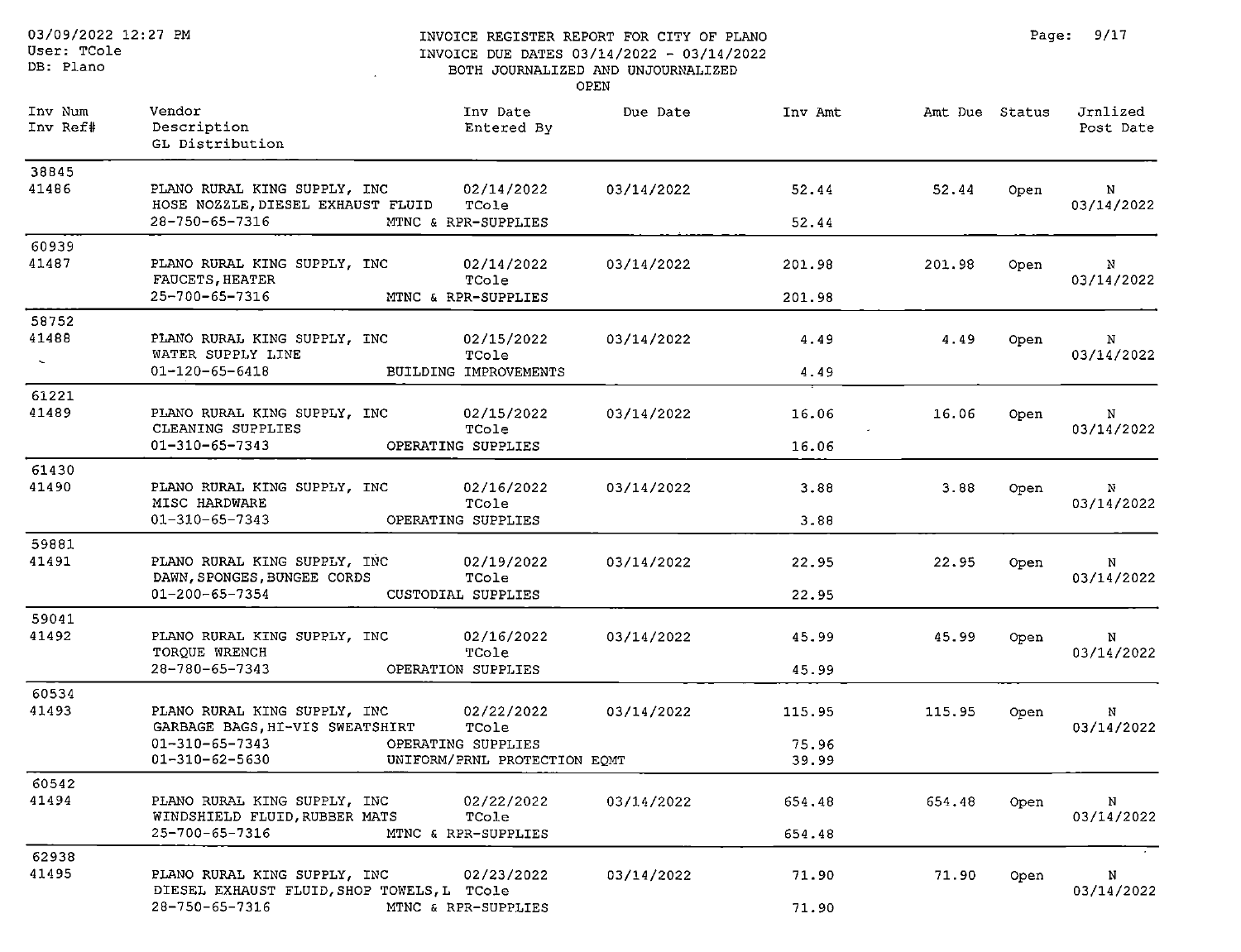#### INVOICE REGISTER REPORT FOR CITY OF PLANO INVOICE DUE DATES 03/14/2022 - 03/14/2022 BOTH JOURNALIZED AND UNJOURNALIZED OPEN

| Inv Num<br>Inv Ref# | Vendor<br>Description<br>GL Distribution             | Inv Date<br>Entered By                 | Due Date   | Inv Amt          | Amt Due Status |      | Jrnlized<br>Post Date |
|---------------------|------------------------------------------------------|----------------------------------------|------------|------------------|----------------|------|-----------------------|
| 61006<br>41496      | PLANO RURAL KING SUPPLY, INC<br>DIESEL EXHAUST FLUID | 02/24/2022<br>TCole                    | 03/14/2022 | 16.98            | 16.98          | Open | N<br>03/14/2022       |
|                     | $01 - 310 - 65 - 7343$                               | OPERATING SUPPLIES                     |            | 16.98            |                |      |                       |
| 0204099-1<br>41426  | POLLARDWATER                                         | 02/10/2022                             | 03/14/2022 | 29.25            | 29.25          | Open | N                     |
|                     | O-RING KIT<br>28-770-65-7343                         | TCole<br>OPERATION SUPPLIES            |            | 29.25            |                |      | 03/14/2022            |
| 31931               |                                                      |                                        |            |                  |                |      |                       |
| 41427               | PRODUCERS CHEMICAL CO<br>HYDROFLUOSILICIC ACID       | 02/23/2022<br>TCole                    | 03/14/2022 | 539.13           | 539.13         | Open | N<br>03/14/2022       |
|                     | 28-770-65-7343                                       | OPERATION SUPPLIES                     |            | 539.13           |                |      |                       |
| FEB 2022<br>41438   | <b>QUADIENT FINANCE</b><br><b>POSTAGE</b>            | 02/18/2022<br>TCole                    | 03/14/2022 | 300.00           | 300.00         | Open | N<br>03/14/2022       |
|                     | 01-100-63-7734                                       | POSTAGE & FREIGHT                      |            | 100.00           |                |      |                       |
|                     | 25-100-63-7734<br>28-100-63-7734                     | POSTAGE & FREIGHT<br>POSTAGE & FREIGHT |            | 100.00<br>100.00 |                |      |                       |
| FEB 2022            |                                                      |                                        |            |                  |                |      |                       |
| 41450               | RANDAL L ERICKSON<br>PLUMBING INSPECTIONS X12        | 03/01/2022<br>TCole                    | 03/14/2022 | 420.00           | 420.00         | Open | N<br>03/14/2022       |
|                     | 01-130-62-7620                                       | CODE ENFORCEMENT                       |            | 420.00           |                |      |                       |
| 2178250             |                                                      |                                        |            |                  |                |      |                       |
| 41508               | RAY O'HERRON CO INC<br>ID TAGS, FLAG, EMBR, STAR/SS  | 03/02/2022<br>TCole                    | 03/14/2022 | 60.98            | 60.98          | Open | N<br>03/14/2022       |
|                     | 01-200-62-5630                                       | UNIFORM/PRNL PROTECTION EQMT           |            | 60.98            |                |      |                       |
| 2177457             |                                                      |                                        |            |                  |                |      |                       |
| 41513               | RAY O'HERRON CO INC<br>HALO II, HARDCORE PT/AN       | 02/25/2022<br>TCole                    | 03/14/2022 | 1,010.00         | 1,010.00       | Open | N<br>03/14/2022       |
|                     | 01-200-62-5630                                       | UNIFORM/PRNL PROTECTION EQMT           |            | 1,010.00         |                |      |                       |
| 2176498             |                                                      |                                        |            |                  |                |      |                       |
| 41514               | RAY O'HERRON CO INC<br>BADGE/JW                      | 02/22/2022<br>TCole                    | 03/14/2022 | 148.67           | 148.67         | Open | N<br>03/14/2022       |
|                     | $01 - 200 - 62 - 5630$                               | UNIFORM/PRNL PROTECTION EQMT           |            | 148.67           |                |      |                       |
| $2022 - 2$          |                                                      |                                        |            |                  |                |      |                       |
| 41445               | RICHARD A BRUMMEL                                    | 02/15/2022                             | 03/14/2022 | 242.50           | 242.50         | Open | N<br>03/14/2022       |
|                     | EASEMENTS-FAXON & ELDAMAIN<br>01-310-65-7899         | TCole<br>MISCELLANEOUS EXPENSE         |            | 242.50           |                |      |                       |
| 12692               |                                                      |                                        |            |                  |                |      |                       |
| 41540               | ROBERT E HAMILTON<br>RISK & RESILLIENCE ERP REPORTS  | 03/03/2022<br>TCole.                   | 03/14/2022 | 12,518.47        | 12,518.47      | Open | N<br>03/14/2022       |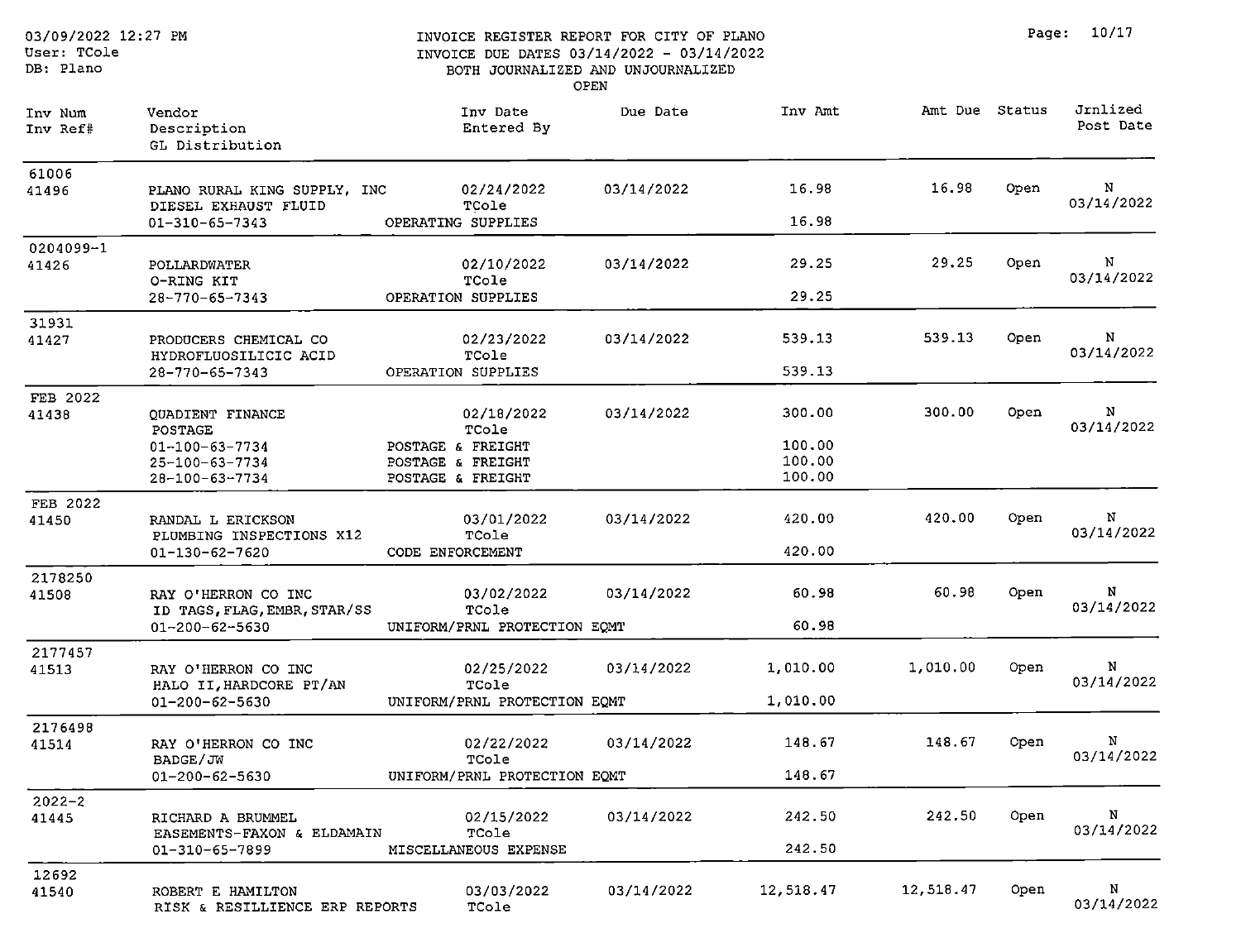OPEN

| Inv Num<br>Inv Ref# | Vendor<br>Description<br>GL Distribution                                         | Inv Date<br>Entered By                              | Due Date   | Inv Amt              | Amt Due Status |      | Jrnlized<br>Post Date      |
|---------------------|----------------------------------------------------------------------------------|-----------------------------------------------------|------------|----------------------|----------------|------|----------------------------|
|                     | 28-100-61-7634                                                                   | CONSULTING SERVICES                                 |            | 12,518.47            |                |      |                            |
| 858741-0<br>41430   | RUNCO OFFICE SUPPLY<br>TONER, LEAD<br>01-100-65-7353                             | 03/01/2022<br>TCole<br>OFFICE SUPPLIES              | 03/14/2022 | 167.20<br>167.20     | 167.20         | Open | N<br>03/14/2022            |
| 856173-0<br>41431   | RUNCO OFFICE SUPPLY<br>PRINTER INK<br>01-130-65-7353                             | 02/07/2022<br>TCole<br>OFFICE SUPPLIES              | 03/14/2022 | 370.67<br>370.67     | 370.67         | Open | N<br>03/14/2022            |
| 857154-0<br>41432   | RUNCO OFFICE SUPPLY<br>NOTARY STAMP/TC<br>$01 - 100 - 62 - 5609$                 | 02/11/2022<br>TCole<br>OFFCLS BNDS/FID INS/NTRY EXP | 03/14/2022 | 23.50<br>23.50       | 23.50          | Open | N<br>03/14/2022            |
| 857912-0<br>41433   | RUNCO OFFICE SUPPLY<br>NOTARY STAMP/RH<br>$01 - 200 - 62 - 5609$                 | 02/18/2022<br>TCole<br>OFFCLS BNDS/FID INS/NTRY EXP | 03/14/2022 | 23.50<br>23.50       | 23.50          | Open | N<br>03/14/2022            |
| C856173-0<br>41434  | RUNCO OFFICE SUPPLY<br>RETURNED: PRINTER INK INV856173-0<br>01-130-65-7353       | 02/14/2022<br>TCole<br>OFFICE SUPPLIES              | 03/14/2022 | (370.67)<br>(370.67) | (370.67)       | Open | $\, {\bf N}$<br>03/14/2022 |
| C856536-0<br>41435  | RUNCO OFFICE SUPPLY<br>RETURNED: PRINTER INK INV856536-0<br>01-130-65-7353       | 02/14/2022<br>TCole<br>OFFICE SUPPLIES              | 03/14/2022 | (92.47)<br>(92.47)   | (92.47)        | Open | N<br>03/14/2022            |
| 858676-0<br>41439   | RUNCO OFFICE SUPPLY<br>PAPER, STAPLES, CORRECTION TAPE<br>$01 - 100 - 65 - 7353$ | 03/01/2022<br>TCole<br>OFFICE SUPPLIES              | 03/14/2022 | 444.15<br>444.15     | 444.15         | Open | N<br>03/14/2022            |
| 859145-0<br>41471   | RUNCO OFFICE SUPPLY<br><b>BUBBLE WRAP</b><br>28-770-65-7343                      | 03/02/2022<br>TCole<br>OPERATION SUPPLIES           | 03/14/2022 | 74.19<br>74.19       | 74.19          | Open | N<br>03/14/2022            |
| 858791-0<br>41507   | RUNCO OFFICE SUPPLY<br><b>LABELS</b><br>01-200-65-7311                           | 03/01/2022<br>TCole<br>NEW OFFICE EQUIPMENT         | 03/14/2022 | 318.00<br>318.00     | 318.00         | Open | $\mathbf N$<br>03/14/2022  |
| 859721-0<br>41510   | RUNCO OFFICE SUPPLY<br>REPORT COVERS, COPIES<br>$01 - 200 - 65 - 7353$           | 03/07/2022<br>TCole<br>OFFICE SUPPLIES              | 03/14/2022 | 13.62<br>13.62       | 13.62          | Open | N<br>03/14/2022            |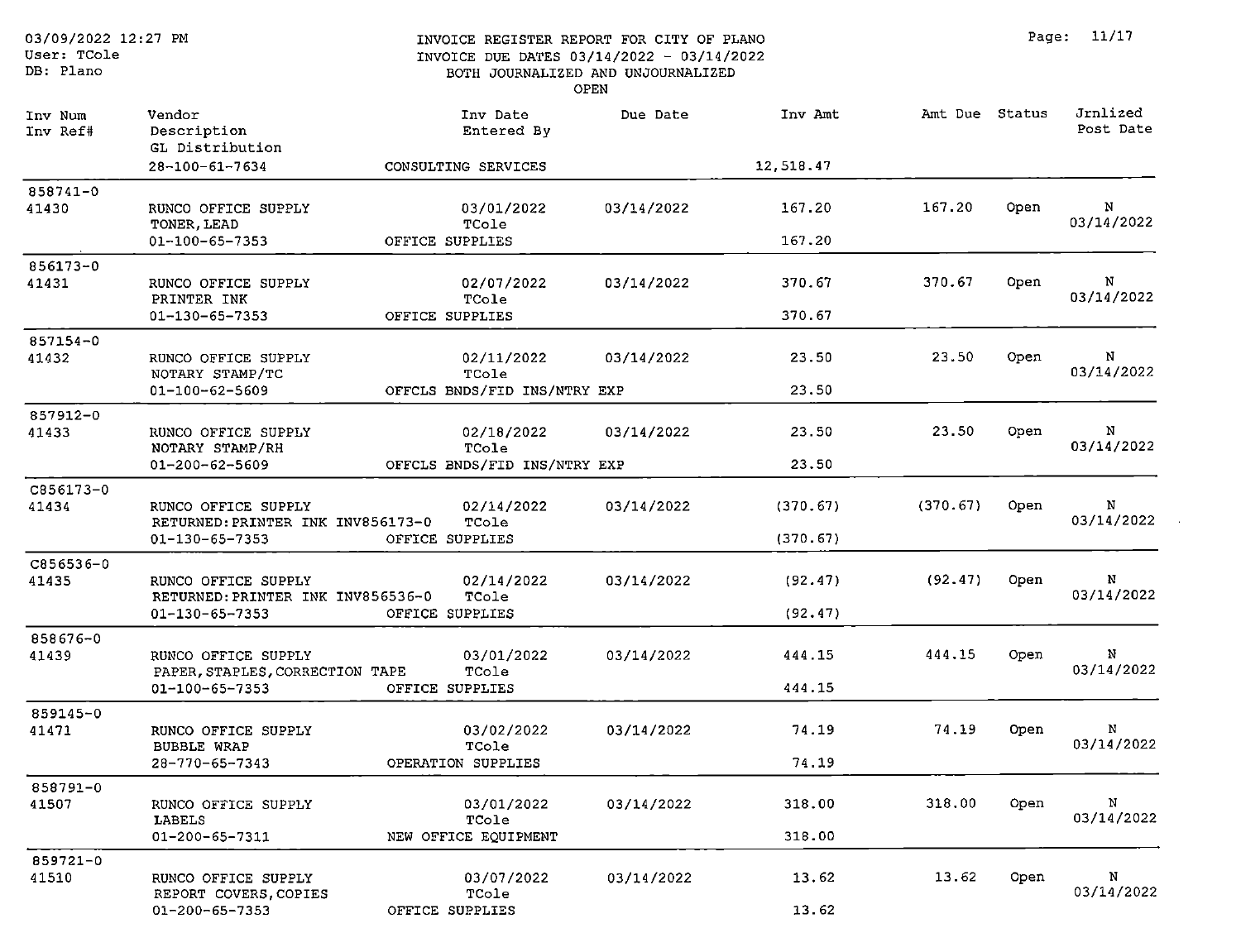User: TCole

DB: Plano

| Inv Num<br>Inv Ref# | Vendor<br>Description<br>GL Distribution                    | Inv Date<br>Entered By         | Due Date   | Inv Amt   | Amt Due Status |            | Jrnlized<br>Post Date |
|---------------------|-------------------------------------------------------------|--------------------------------|------------|-----------|----------------|------------|-----------------------|
| 3026658764<br>41524 | RUSH TRUCK CENTER<br>COMBINATION WELDED YOKE                | 02/18/2022<br>TCole            | 03/14/2022 | 456.46    | 456.46         | Open       | N<br>03/14/2022       |
|                     | 01-310-65-7318                                              | MTNC SRVC & RPR SUPPLS-VEHICLE |            | 456.46    |                |            |                       |
| 3026844053<br>41525 | RUSH TRUCK CENTER<br>RETURN: WELDED YOKE INV3026658764      | 03/04/2022<br>TCole            | 03/14/2022 | (420.00)  | (420.00)       | Open       | N<br>03/14/2022       |
|                     | 01-310-65-7318                                              | MTNC SRVC & RPR SUPPLS-VEHICLE |            | (420.00)  |                |            |                       |
| 3026720256<br>41526 | RUSH TRUCK CENTER<br>AIR BRAKE PIGGY BACK KITS              | 02/23/2022<br>TCole            | 03/14/2022 | 284.70    | 284.70         | Open       | N<br>03/14/2022       |
|                     | 01-310-65-7318                                              | MTNC SRVC & RPR SUPPLS-VEHICLE |            | 284.70    |                |            |                       |
| MAR 2022<br>41466   | STEVE KOLKA<br>$3/22$ OPEB/SK                               | 03/01/2022<br>TCole            | 03/14/2022 | 165.92    | 165.92         | Open       | N<br>03/14/2022       |
|                     | 20-190-50-5882                                              | RETIREES'MEDICAL INSURANCE/SK  |            | 165.92    |                |            |                       |
| 196842              |                                                             |                                |            |           |                |            |                       |
| 41458               | SUBURBAN LABORATORIES INC                                   | 11/22/2021<br>TCole            | 03/14/2022 | 32.50     | 32.50          | Open       | N<br>03/14/2022       |
|                     | TESTING SRVCS<br>25-700-62-7671                             | TESTING SERVICES               |            | 32.50     |                |            |                       |
| 195951              |                                                             |                                |            |           |                |            |                       |
| 41459               | SUBURBAN LABORATORIES INC<br>TESTING SRVCS                  | 10/29/2021<br>TCole            | 03/14/2022 | 648.22    | 648.22         | Open       | N<br>03/14/2022       |
|                     | 25-700-62-7671                                              | TESTING SERVICES               |            | 648.22    |                |            |                       |
| 6864                |                                                             |                                |            |           |                |            |                       |
| 41437               | T2 CARTAGE<br>3 LOADS SAND                                  | 02/16/2022<br>TCole            | 03/14/2022 | 345.00    | 345.00         | Open       | N<br>03/14/2022       |
|                     | 28-780-65-7316                                              | MTNC & RPR-SUPPLIES            |            | 345.00    |                |            |                       |
| 14991\              |                                                             |                                |            |           |                |            |                       |
| 41529               | THOM GRAVEL & EXCAVATING<br>SNOWPLOWING                     | 02/25/2022<br>TCole            | 03/14/2022 | 11,017.00 | 11,017.00      | Open.      | N<br>03/14/2022       |
|                     | $01 - 310 - 62 - 7663$                                      | CONTRACTUAL MTNCE              |            | 11,017.00 |                |            |                       |
| 102917              |                                                             |                                |            |           |                | $\sigma$ . |                       |
| 41533               | THOMPSON ELECTRONICS COMPANY<br>#D16213 VICON SYSTEM REPAIR | 02/28/2022<br>TCole            | 03/14/2022 | 320.00    | 320.00         | Open       | N<br>03/14/2022       |
|                     | 01-200-62-7664                                              | MTNC SRVC & RPR-OPERATING EQMT |            | 320.00    |                |            |                       |
| 7099157             |                                                             |                                |            |           |                |            |                       |
| 41531               | TIRE TRACKS<br>SQ10 OIL CHNG, TIE ROD SRVC                  | 02/24/2022<br>TCole            | 03/14/2022 | 357.29    | 357.29         | Open       | N<br>03/14/2022       |
|                     | 01-200-62-7668                                              | MTNC SRVC & RPR-VEHICLES       |            | 357.29    |                |            |                       |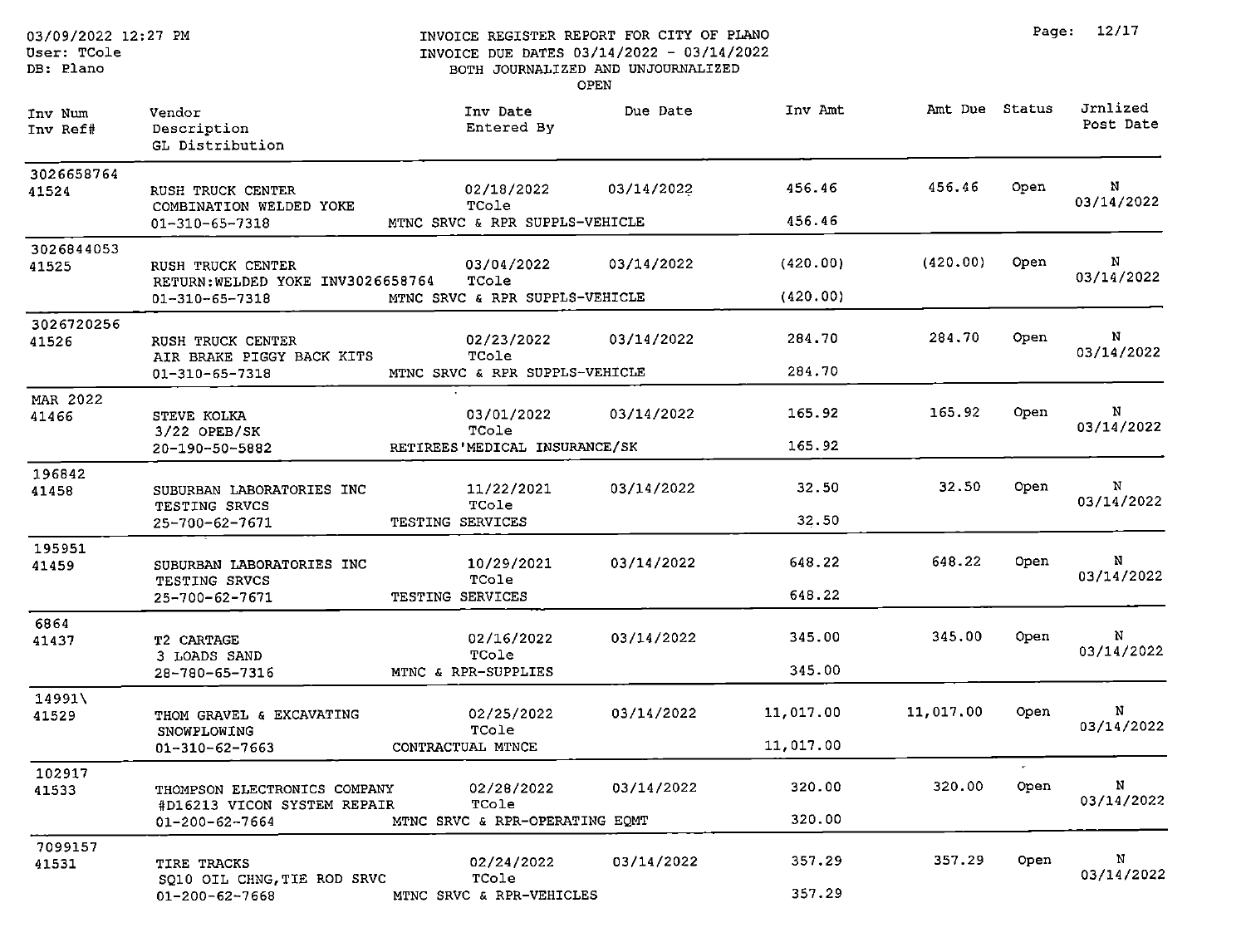#### INVOICE REGISTER REPORT FOR CITY OF PLANO INVOICE DUE DATES 03/14/2022 - 03/14/2022 BOTH JOURNALIZED AND UNJOURNALIZED

OPEN

Page: 13/17

| Inv Num<br>Inv Ref# | Vendor<br>Description<br>GL Distribution             | Inv Date<br>Entered By                  | Due Date   | Inv Amt  | Amt Due Status |      | Jrnlized<br>Post Date |
|---------------------|------------------------------------------------------|-----------------------------------------|------------|----------|----------------|------|-----------------------|
| 3006446425<br>41563 | TK ELEVATOR                                          | 03/01/2022                              | 03/14/2022 | 506.26   | 506.26         | Open | N                     |
|                     | PD-ELEVATOR MAINT 3/1-5/31<br>01-200-62-7664         | TCole<br>MTNC SRVC & RPR-OPERATING EQMT |            | 506.26   |                |      | 03/14/2022            |
| 110919              |                                                      |                                         |            |          |                |      |                       |
| 41518               | TRAFFIC CONTROL & PROTECTION<br>MISC SIGNS, BRACKETS | 02/24/2022<br>TCole                     | 03/14/2022 | 390.80   | 390.80         | Open | N<br>03/14/2022       |
|                     | $01 - 320 - 65 - 6316$                               | <b>SIGNS</b>                            |            | 390.80   |                |      |                       |
| 214713-202202-1     |                                                      |                                         |            |          |                |      |                       |
| 41532               | TRANSUNION RISK AND<br>#214713 FEB REPORTS           | 03/01/2022<br>TCole                     | 03/14/2022 | 75.00    | 75.00          | Open | N<br>03/14/2022       |
|                     | $01 - 200 - 61 - 7756$                               | INVESTIGATIONS                          |            | 75.00    |                |      |                       |
| 9899992826          |                                                      |                                         |            |          |                |      |                       |
| 41499*              | VERIZON WIRELESS<br>CELLULAR PHONES                  | 02/20/2022<br>TCole                     | 03/14/2022 | 1,729.78 | 1,729.78       | Open | N<br>03/14/2022       |
|                     | $01 - 130 - 63 - 7736$                               | 6307422012 TK                           |            | 16.43    |                |      |                       |
|                     | $01 - 130 - 63 - 7736$                               | 6306693845 JS                           |            | 16.43    |                |      |                       |
|                     | 01-130-63-7738                                       | INTERNET                                |            | 51.72    |                |      |                       |
|                     | 01-100-63-7736                                       | 6303604492 UB                           |            | 16.43    |                |      |                       |
|                     | 01-100-63-7736                                       | 6307469657 MR                           |            | 16.43    |                |      |                       |
|                     | 01-100-63-7738                                       | INTERNET                                |            | 51.72    |                |      |                       |
|                     | 01-210-63-7736                                       | 6306690204 JN                           |            | 17.34    |                |      |                       |
|                     | 01-210-63-7738                                       | INTERNET                                |            | 25.86    |                |      |                       |
|                     | 01-200-63-7736                                       | 6306690583 SB                           |            | 16.43    |                |      |                       |
|                     | 01-200-63-7736                                       | 6306600743 JW                           |            | 16.43    |                |      |                       |
|                     | 01-200-63-7736                                       | 6306691604 GM                           |            | 16.43    |                |      |                       |
|                     | 01-200-63-7736                                       | 6306692123 NA                           |            | 16.43    |                |      |                       |
|                     | 01-200-63-7736                                       | 6306694159 AS                           |            | 16.43    |                |      |                       |
|                     | 01-200-63-7736                                       | 6307460445 CB                           |            | 16.43    |                |      |                       |
|                     | 01-200-63-7736                                       | 6307462128 RH                           |            | 16.43    |                |      |                       |
|                     | 01-200-63-7736                                       | 6307774543 AJ                           |            | 16.43    |                |      |                       |
|                     | 01-200-63-7736                                       | 6307460158 PATROL                       |            | 16.43    |                |      |                       |
|                     | 01-200-63-7740                                       | 6309473878 SQ1                          |            | 36.01    |                |      |                       |
|                     | $01 - 200 - 63 - 7740$                               | 3312120769 SQ2                          |            | 36.01    |                |      |                       |
|                     | 01-200-63-7740                                       | 3313339145 SQ4                          |            | 36.01    |                |      |                       |
|                     | 01-200-63-7740                                       | 6308620960 SQ7                          |            | 36.01    |                |      |                       |
|                     | $01 - 200 - 63 - 7740$                               | 3314546282 SQ8                          |            | 36.01    |                |      |                       |
|                     | $01 - 200 - 63 - 7740$                               | 3313339141 SQ10                         |            | 36.01    |                |      |                       |
|                     | 01-200-63-7740                                       | 3314548738 SQ12                         |            | 36.01    |                |      |                       |
|                     | $01 - 200 - 63 - 7740$                               | 3314522148 SQ13                         |            | 36.01    |                |      |                       |
|                     | $01 - 200 - 63 - 7740$                               | 3314521539 SQ15                         |            | 36.12    |                |      |                       |
|                     | 01-200-63-7740                                       | 3312540067 LSN                          |            | 36.01    |                |      |                       |
|                     | 01-200-63-7740                                       | 6305385349 WIFI CAM                     |            | 36.01    |                |      |                       |
|                     | $01 - 200 - 63 - 7740$                               | 6302770716 WIFI CAM                     |            | 31.62    |                |      |                       |
|                     | 01-200-63-7738                                       | 6307461613 INV 1                        |            | 36.03    |                |      |                       |
|                     | $01 - 200 - 63 - 7738$                               | 6307461824 INV 2                        |            | 36.03    |                |      |                       |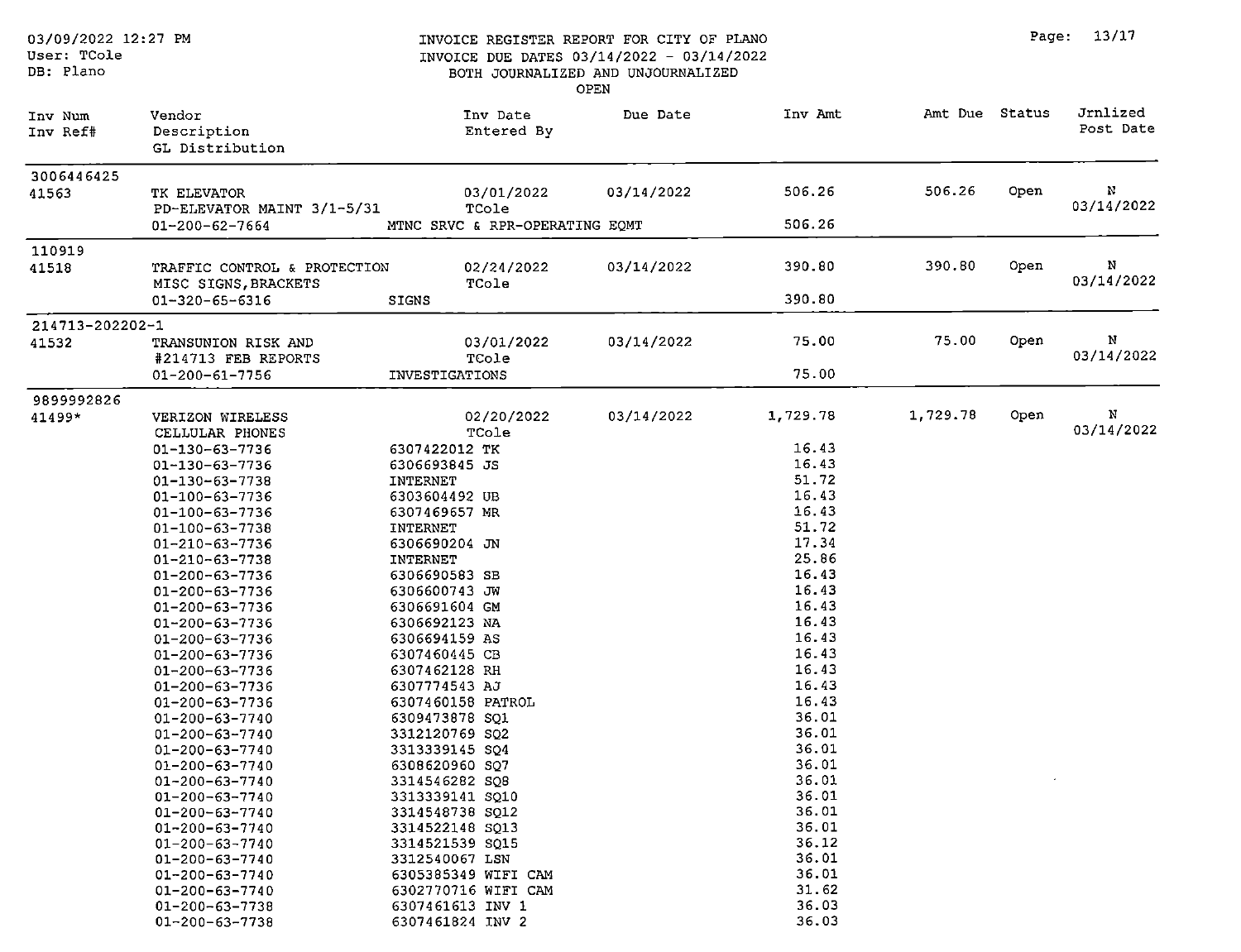Page: 14/17

INVOICE REGISTER REPORT FOR CITY OF PLANO INVOICE DUE DATES 03/14/2022 - 03/14/2022 BOTH JOURNALIZED AND UNJOURNALIZED

User: TCole DB: Plano

03/09/2022 12:27 PM

#### OPEN

| Inv Num<br>Inv Ref# | Vendor<br>Description                     | Inv Date<br>Entered By                             | Due Date   | Inv Amt  | Amt Due Status |      | Jrnlized<br>Post Date |
|---------------------|-------------------------------------------|----------------------------------------------------|------------|----------|----------------|------|-----------------------|
|                     | GL Distribution                           |                                                    |            |          |                |      |                       |
|                     | 01-200-63-7738                            | 3312578057 NA LAPTOP                               |            | 36.01    |                |      |                       |
|                     | 01-200-63-7738                            | INTERNET                                           |            | 232.74   |                |      |                       |
|                     | 25-100-63-7736                            | 6305385291 NR                                      |            | 21.43    |                |      |                       |
|                     | 25-100-63-7736                            | 6305385599 LA                                      |            | 21.43    |                |      |                       |
|                     | 25-100-63-7736                            | 6306690202 JK                                      |            | 16.43    |                |      |                       |
|                     | 25-100-63-7736                            | 6306690625 DB                                      |            | 26.43    |                |      |                       |
|                     | 25-100-63-7738                            | 6302776342 WWTP SURF PRO                           |            | 36.01    |                |      |                       |
|                     | 25-100-63-7738                            | INTERNET                                           |            | 103.44   |                |      |                       |
|                     | $01 - 310 - 63 - 7736$                    | 3313857388 RB                                      |            | (41.57)  |                |      |                       |
|                     | 01-310-63-7736                            | 6306690315 KT                                      |            | 21.43    |                |      |                       |
|                     | 01-310-63-7736                            | 6306694865 DB                                      |            | 16.43    |                |      |                       |
|                     | 01-310-63-7738                            | <b>INTERNET</b>                                    |            | 77.58    |                |      |                       |
|                     | 28-760-63-7736                            | 6304504323 JB                                      |            | 21.43    |                |      |                       |
|                     | 28-760-63-7736                            | 6304652291 MV                                      |            | 21.43    |                |      |                       |
|                     | 28-760-63-7736                            | 6306694076 BV                                      |            | 21.43    |                |      |                       |
|                     | 28-760-63-7736                            | 6307422575 DN                                      |            | 21.43    |                |      |                       |
|                     | 28-760-63-7736                            | 6309476203 KO                                      |            | 14.82    |                |      |                       |
|                     | 28-760-63-7738                            | 6303601876 METER READ                              |            | 36.01    |                |      |                       |
|                     | 28-760-63-7738                            | 6308624500 METER READ                              |            | 36.01    |                |      |                       |
|                     | 28-760-63-7738                            | <b>INTERNET</b>                                    |            | 129.30   |                |      |                       |
| 8581                |                                           |                                                    |            |          |                |      |                       |
| 41500               | WATER WAGON                               | 03/04/2022                                         | 03/14/2022 | 20.00    | 20.00          | Open | N                     |
|                     | WATER REFILLS-CH                          | TCole                                              |            |          |                |      | 03/14/2022            |
|                     | 01-120-62-7650                            | CUSTODIAL SERVICE & SUPPLIES                       |            | 20.00    |                |      |                       |
|                     |                                           |                                                    |            |          |                |      |                       |
| 4827                |                                           |                                                    |            |          | 20.00          |      | N                     |
| 41509               | WATER WAGON                               | 03/04/2022                                         | 03/14/2022 | 20.00    |                | Open | 03/14/2022            |
|                     | WATER REFILLS-PD                          | TCole                                              |            |          |                |      |                       |
|                     | 01-200-62-7666                            | MTNC SRVC & RPR-OFFICE EQMT                        |            | 20.00    |                |      |                       |
| FEB 2022            |                                           |                                                    |            |          |                |      |                       |
| 41498               | WCP FINANCIALS                            | 03/01/2022                                         | 03/14/2022 | 2,413.15 | 2,413.15       | Open | N                     |
|                     | ELECTRICITY-SOLAR PANELS                  | TCole                                              |            |          |                |      | 03/14/2022            |
|                     | 25-700-62-7731                            | ELECTRICITY-SOLAR PANELS\                          |            | 2,413.15 |                |      |                       |
| 79134695            |                                           |                                                    |            |          |                |      |                       |
| 41497               | WRIGHT EXPRESS                            | 02/28/2022                                         | 03/14/2022 | 6,866.73 | 6,866.73       | Open | N                     |
|                     | <b>FUEL</b>                               |                                                    |            |          |                |      | 03/14/2022            |
|                     |                                           | TCole                                              |            | 156.60   |                |      |                       |
|                     | 01-130-65-7333                            | GASOLINE, OIL & FILTERS<br>GASOLINE, OIL & FILTERS |            | 4,245.24 |                |      |                       |
|                     | 01-200-65-7333                            | MISCE EXP-EMERGENCY CARD REPLACEMENT               |            | 12.50    |                |      |                       |
|                     | 01-200-65-7899                            | GASOLINE, OIL & FILTERS                            |            | 828.58   |                |      |                       |
|                     | $-25 - 700 - 65 - 7333$<br>01-310-65-7333 | GASOLINE, OIL & FILTERS                            |            | 617.67   |                |      |                       |
|                     | 28-750-65-7333                            | GASOLINE, OIL & FILTERS                            |            | 1,006.14 |                |      |                       |
|                     |                                           |                                                    |            |          |                |      |                       |

PCard: 01372 FIRST NATIONAL BANK OF OMAHA - Acct: 2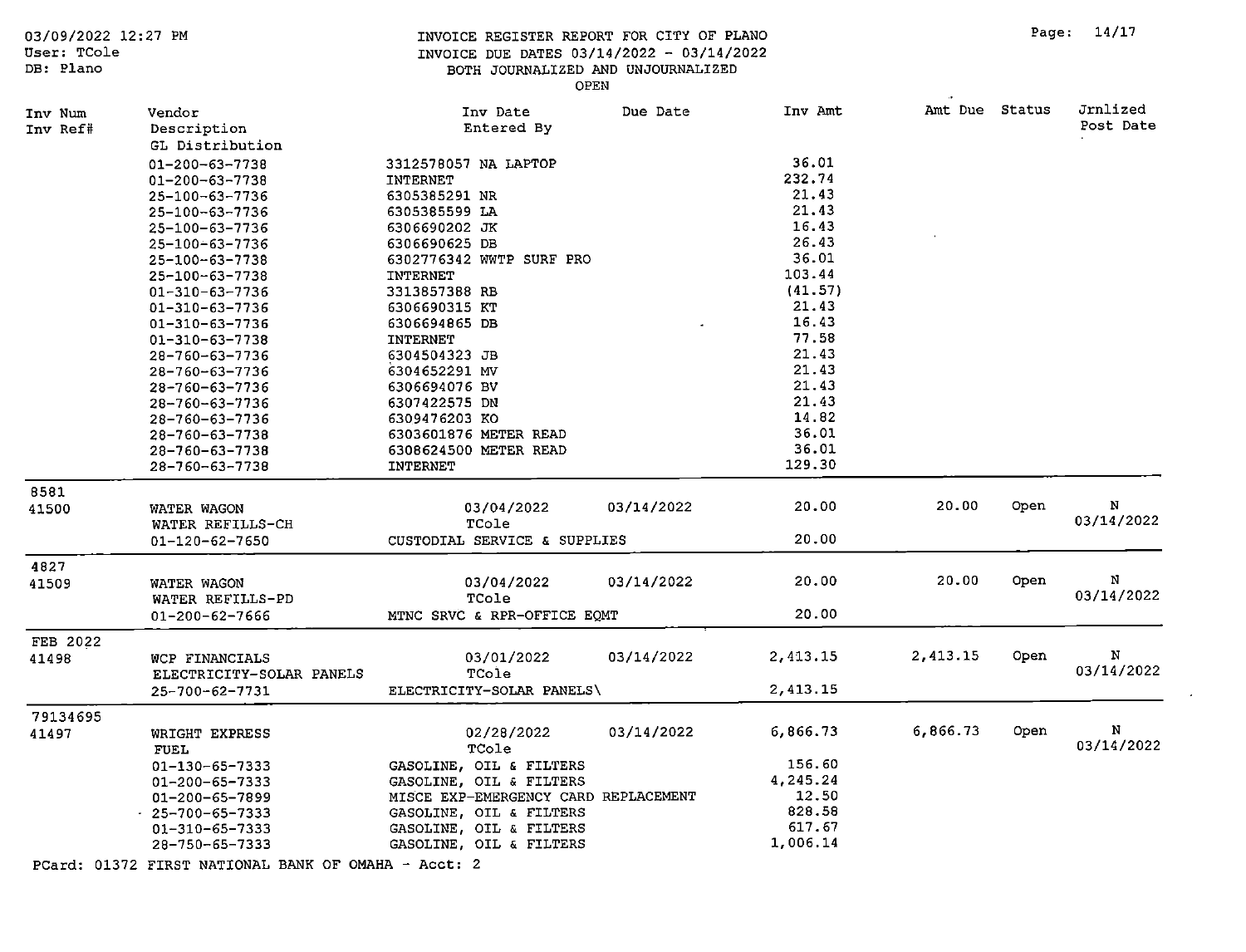| Inv Num<br>Inv Ref# | Vendor<br>Description<br>GL Distribution                                          |                 | Inv Date<br>Entered By                                | Due Date   | Inv Amt          | Amt Due Status |      | Jrnlized<br>Post Date |
|---------------------|-----------------------------------------------------------------------------------|-----------------|-------------------------------------------------------|------------|------------------|----------------|------|-----------------------|
|                     | PCard: 01372 FIRST NATIONAL BANK OF OMAHA - Acct: 2                               |                 |                                                       |            |                  |                |      |                       |
| NA032522<br>41557   | <b>AMAZON</b><br>PRINTER CABLE<br>01-200-61-7756                                  | INVESTIGATIONS  | 02/16/2022<br>TCole                                   | 03/14/2022 | 14.99<br>14.99   | 14.99          | Open | N<br>03/14/2022       |
| NA032522<br>41553   | DOUBLETREE BY HILTON HOTEL<br>SPECIAL OLYMPICS CONF HOTEL RM/MB<br>01-200-64-5830 |                 | 02/04/2022<br>TCole<br>TRAVEL, FOOD & LODGING         | 03/14/2022 | 124.32<br>124.32 | 124.32         | Open | N<br>03/14/2022       |
| NA032522<br>41556   | DUNKIN DONUTS<br>BREAKFAST TRAINING MEETING<br>01-200-64-5850                     | MEETING EXPENSE | 02/10/2022<br>TCole                                   | 03/14/2022 | 38.59<br>38.59   | 38.59          | Open | N<br>03/14/2022       |
| NA032522<br>41551   | HOLIDAY INN<br>TRAINING-HOTEL ROOM/MB<br>01-200-64-5830                           |                 | 01/28/2022<br>TCole<br>TRAVEL, FOOD & LODGING         | 03/14/2022 | 632.70<br>632.70 | 632.70         | Open | N<br>03/14/2022       |
| DB032522<br>41545   | ILLINOIS SECTION AWWA<br>5/1/22-4/30/23 DUES<br>25-100-64-5820                    |                 | 02/13/2022<br>TCole<br>DUES & SUBCRIPTIONS            | 03/14/2022 | 85.00<br>85.00   | 85.00          | Open | N<br>03/14/2022       |
| KM032522<br>41541   | ILLINOIS TOLLWAY<br>IPASS AUTO-REPLENISH<br>01-100-64-5830                        |                 | 02/18/2022<br>TCole<br>TRAVEL, FOOD & LODGING         | 03/14/2022 | 20.00<br>20.00   | 20.00          | Open | N<br>03/14/2022       |
| NA032522<br>41554   | M&A PARTS INC<br>AR15 RIFLE PARTS<br>$01 - 200 - 62 - 7664$                       |                 | 02/09/2022<br>TCole<br>MTNC SRVC & RPR-OPERATING EQMT | 03/14/2022 | 149.00<br>149.00 | 149.00         | Open | N<br>03/14/2022       |
| CB032522<br>41549   | PLANO CO STORE<br>RANGE MEDICAL BAG<br>$01 - 200 - 62 - 5625$                     | MEDICAL EXPENSE | 02/12/2022<br>TCole                                   | 03/14/2022 | 20.37<br>20.37   | 20.37          | Open | N<br>03/14/2022       |
| DB032522<br>41544   | SYTECH, INC<br>EXTENDED PRODUCT MAINT SUITE<br>25-100-64-5820                     |                 | 02/11/2022<br>TCole<br>DUES & SUBCRIPTIONS            | 03/14/2022 | 300.00<br>300.00 | 300.00         | Open | N<br>03/14/2022       |
| KT032522<br>41542   | THE HOME DEPOT                                                                    |                 | 02/15/2022                                            | 03/14/2022 | 64.86            | 64.86          | Open | N                     |

TCole

NON-LED LIGHTS BULBS

03/14/2022

 $\lambda$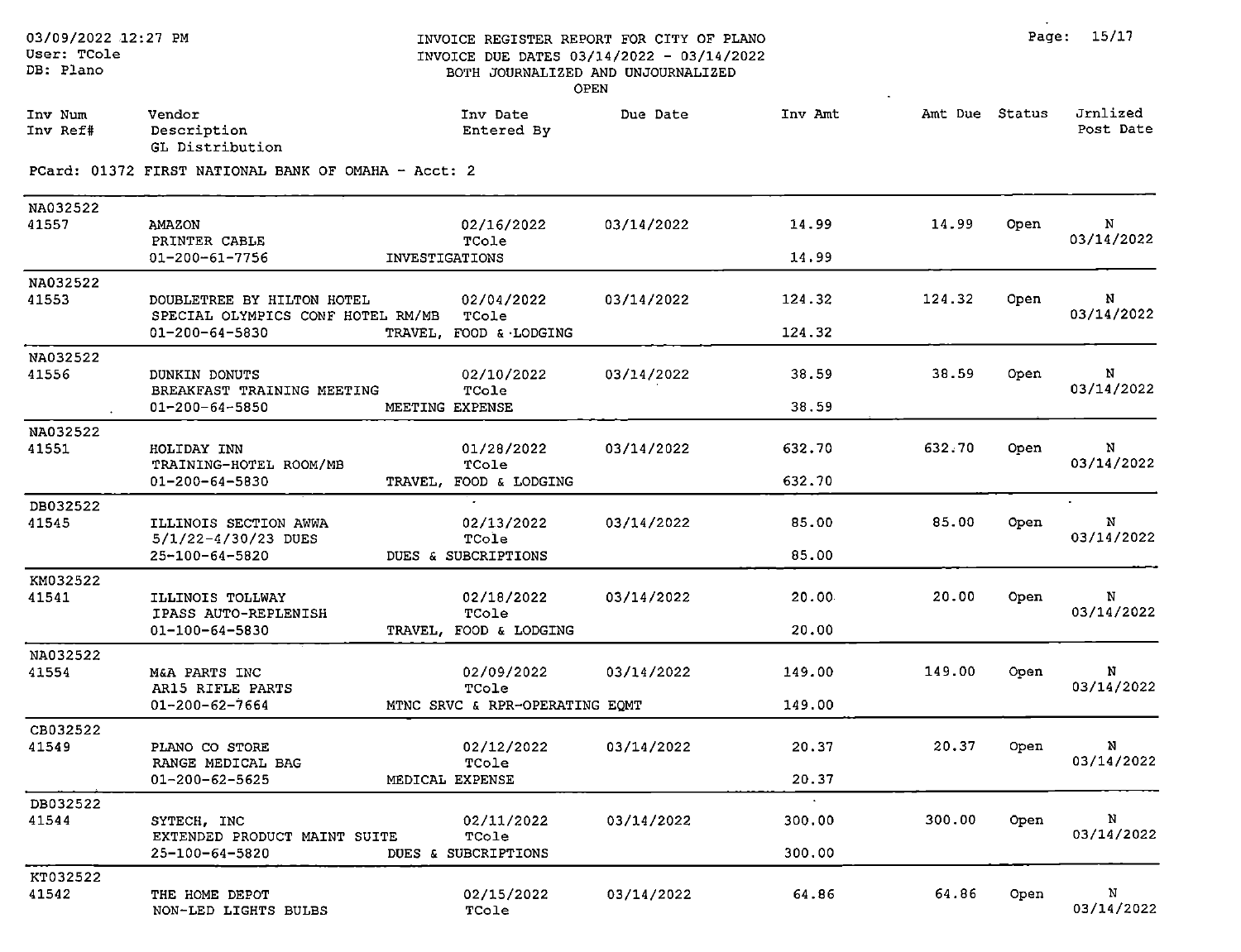| Jrnlized<br>Amt Due Status<br>Inv Amt<br>Inv Date<br>Due Date<br>Vendor<br>Inv Num<br>Post Date<br>Entered By<br>Description<br>Inv Ref#<br>GL Distribution<br>PCard: 01372 FIRST NATIONAL BANK OF OMAHA - Acct: 2<br>64.86<br>OPERATION SUPPLIES<br>01-120-65-7343<br>DB032522<br>N<br>146.81<br>146.81<br>Open<br>03/14/2022<br>01/28/2022<br>41543<br>THE HOME DEPOT<br>03/14/2022<br>TCole<br>WIRE<br>146.81<br>25-700-65-7343<br>OPERATION SUPPLIES<br>CB032522<br>N<br>Open<br>110.46<br>110.46<br>03/14/2022<br>02/11/2022<br>41548<br>THE HOME DEPOT<br>03/14/2022<br>TCole<br>RANGE TRAINING MATERIALS<br>110.46<br>MTNC SRVC & RPR-OPERATING EQMT<br>01-200-62-7664<br>NA032522<br>N<br>78.21<br>78.21<br>Open<br>03/14/2022<br>01/31/2022<br>UNITED STATES POSTAL SERVICE<br>41552<br>03/14/2022<br>TCole<br>POSTAGE (4 TRANSACTIONS)<br>78.21<br>01-200-63-7734<br>POSTAGE & FREIGHT<br>DB032522<br>N<br>559.42<br>Open<br>559.42<br>03/14/2022<br>02/23/2022<br>WAL-MART<br>41546<br>03/14/2022<br>TCole<br>ADAPTERS, MOUNT, TV<br>559.42<br>OPERATION SUPPLIES<br>25-700-65-7343<br>DB032522A<br>N<br>32.50<br>32.50<br>Open<br>03/14/2022<br>02/24/2022<br>41547<br>WAL-MART<br>03/14/2022<br>TCole<br>ADAPTERS, DRYDEX SPACKLING<br>32.50<br>OPERATION SUPPLIES<br>25-700-65-7343<br>NA032522<br>130.66<br>N<br>130.66<br>Open<br>03/14/2022<br>01/28/2022<br>41550<br>WAL-MART<br>03/14/2022<br>TCole<br>HBINS FOR UNIFORM STORAGE<br>130.66<br>UNIFORM/PRNL PROTECTION EQMT<br>$01 - 200 - 62 - 5630$<br>NA032522A<br>N<br>29.98<br>29.98<br>Open<br>03/14/2022<br>02/06/2022<br>41555<br>WAL-MART<br>03/14/2022<br>TCole<br>DVD'S<br>29.98<br>OFFICE SUPPLIES<br>$01 - 200 - 65 - 7353$<br>NA032522B<br>N<br>25.30<br>Open<br>03/14/2022<br>25.30<br>02/20/2022<br>41558<br>WAL-MART<br>03/14/2022<br>TCole<br>DVD'S<br>25.30<br>OFFICE SUPPLIES<br>01-200-65-7353<br>2,563.17<br>2,563.17<br>Total PCard: 01372 FIRST NATIONAL BANK OF OMAHA - Acct: 2 | 03/09/2022 12:27 PM<br>User: TCole<br>DB: Plano |  | INVOICE REGISTER REPORT FOR CITY OF PLANO<br>INVOICE DUE DATES 03/14/2022 - 03/14/2022<br>BOTH JOURNALIZED AND UNJOURNALIZED<br><b>OPEN</b> |  | Page: 16/17 |  |
|----------------------------------------------------------------------------------------------------------------------------------------------------------------------------------------------------------------------------------------------------------------------------------------------------------------------------------------------------------------------------------------------------------------------------------------------------------------------------------------------------------------------------------------------------------------------------------------------------------------------------------------------------------------------------------------------------------------------------------------------------------------------------------------------------------------------------------------------------------------------------------------------------------------------------------------------------------------------------------------------------------------------------------------------------------------------------------------------------------------------------------------------------------------------------------------------------------------------------------------------------------------------------------------------------------------------------------------------------------------------------------------------------------------------------------------------------------------------------------------------------------------------------------------------------------------------------------------------------------------------------------------------------------------------------------------------------------------------------------------------------------------------------------------------------------------------------------------------------------------------------------------------------------------------------------------------------------------------------|-------------------------------------------------|--|---------------------------------------------------------------------------------------------------------------------------------------------|--|-------------|--|
|                                                                                                                                                                                                                                                                                                                                                                                                                                                                                                                                                                                                                                                                                                                                                                                                                                                                                                                                                                                                                                                                                                                                                                                                                                                                                                                                                                                                                                                                                                                                                                                                                                                                                                                                                                                                                                                                                                                                                                            |                                                 |  |                                                                                                                                             |  |             |  |
|                                                                                                                                                                                                                                                                                                                                                                                                                                                                                                                                                                                                                                                                                                                                                                                                                                                                                                                                                                                                                                                                                                                                                                                                                                                                                                                                                                                                                                                                                                                                                                                                                                                                                                                                                                                                                                                                                                                                                                            |                                                 |  |                                                                                                                                             |  |             |  |
|                                                                                                                                                                                                                                                                                                                                                                                                                                                                                                                                                                                                                                                                                                                                                                                                                                                                                                                                                                                                                                                                                                                                                                                                                                                                                                                                                                                                                                                                                                                                                                                                                                                                                                                                                                                                                                                                                                                                                                            |                                                 |  |                                                                                                                                             |  |             |  |
|                                                                                                                                                                                                                                                                                                                                                                                                                                                                                                                                                                                                                                                                                                                                                                                                                                                                                                                                                                                                                                                                                                                                                                                                                                                                                                                                                                                                                                                                                                                                                                                                                                                                                                                                                                                                                                                                                                                                                                            |                                                 |  |                                                                                                                                             |  |             |  |
|                                                                                                                                                                                                                                                                                                                                                                                                                                                                                                                                                                                                                                                                                                                                                                                                                                                                                                                                                                                                                                                                                                                                                                                                                                                                                                                                                                                                                                                                                                                                                                                                                                                                                                                                                                                                                                                                                                                                                                            |                                                 |  |                                                                                                                                             |  |             |  |
|                                                                                                                                                                                                                                                                                                                                                                                                                                                                                                                                                                                                                                                                                                                                                                                                                                                                                                                                                                                                                                                                                                                                                                                                                                                                                                                                                                                                                                                                                                                                                                                                                                                                                                                                                                                                                                                                                                                                                                            |                                                 |  |                                                                                                                                             |  |             |  |
|                                                                                                                                                                                                                                                                                                                                                                                                                                                                                                                                                                                                                                                                                                                                                                                                                                                                                                                                                                                                                                                                                                                                                                                                                                                                                                                                                                                                                                                                                                                                                                                                                                                                                                                                                                                                                                                                                                                                                                            |                                                 |  |                                                                                                                                             |  |             |  |
|                                                                                                                                                                                                                                                                                                                                                                                                                                                                                                                                                                                                                                                                                                                                                                                                                                                                                                                                                                                                                                                                                                                                                                                                                                                                                                                                                                                                                                                                                                                                                                                                                                                                                                                                                                                                                                                                                                                                                                            |                                                 |  |                                                                                                                                             |  |             |  |
|                                                                                                                                                                                                                                                                                                                                                                                                                                                                                                                                                                                                                                                                                                                                                                                                                                                                                                                                                                                                                                                                                                                                                                                                                                                                                                                                                                                                                                                                                                                                                                                                                                                                                                                                                                                                                                                                                                                                                                            |                                                 |  |                                                                                                                                             |  |             |  |
|                                                                                                                                                                                                                                                                                                                                                                                                                                                                                                                                                                                                                                                                                                                                                                                                                                                                                                                                                                                                                                                                                                                                                                                                                                                                                                                                                                                                                                                                                                                                                                                                                                                                                                                                                                                                                                                                                                                                                                            |                                                 |  |                                                                                                                                             |  |             |  |
|                                                                                                                                                                                                                                                                                                                                                                                                                                                                                                                                                                                                                                                                                                                                                                                                                                                                                                                                                                                                                                                                                                                                                                                                                                                                                                                                                                                                                                                                                                                                                                                                                                                                                                                                                                                                                                                                                                                                                                            |                                                 |  |                                                                                                                                             |  |             |  |
|                                                                                                                                                                                                                                                                                                                                                                                                                                                                                                                                                                                                                                                                                                                                                                                                                                                                                                                                                                                                                                                                                                                                                                                                                                                                                                                                                                                                                                                                                                                                                                                                                                                                                                                                                                                                                                                                                                                                                                            |                                                 |  |                                                                                                                                             |  |             |  |
|                                                                                                                                                                                                                                                                                                                                                                                                                                                                                                                                                                                                                                                                                                                                                                                                                                                                                                                                                                                                                                                                                                                                                                                                                                                                                                                                                                                                                                                                                                                                                                                                                                                                                                                                                                                                                                                                                                                                                                            |                                                 |  |                                                                                                                                             |  |             |  |
|                                                                                                                                                                                                                                                                                                                                                                                                                                                                                                                                                                                                                                                                                                                                                                                                                                                                                                                                                                                                                                                                                                                                                                                                                                                                                                                                                                                                                                                                                                                                                                                                                                                                                                                                                                                                                                                                                                                                                                            |                                                 |  |                                                                                                                                             |  |             |  |
|                                                                                                                                                                                                                                                                                                                                                                                                                                                                                                                                                                                                                                                                                                                                                                                                                                                                                                                                                                                                                                                                                                                                                                                                                                                                                                                                                                                                                                                                                                                                                                                                                                                                                                                                                                                                                                                                                                                                                                            |                                                 |  |                                                                                                                                             |  |             |  |
|                                                                                                                                                                                                                                                                                                                                                                                                                                                                                                                                                                                                                                                                                                                                                                                                                                                                                                                                                                                                                                                                                                                                                                                                                                                                                                                                                                                                                                                                                                                                                                                                                                                                                                                                                                                                                                                                                                                                                                            |                                                 |  |                                                                                                                                             |  |             |  |
|                                                                                                                                                                                                                                                                                                                                                                                                                                                                                                                                                                                                                                                                                                                                                                                                                                                                                                                                                                                                                                                                                                                                                                                                                                                                                                                                                                                                                                                                                                                                                                                                                                                                                                                                                                                                                                                                                                                                                                            |                                                 |  |                                                                                                                                             |  |             |  |
|                                                                                                                                                                                                                                                                                                                                                                                                                                                                                                                                                                                                                                                                                                                                                                                                                                                                                                                                                                                                                                                                                                                                                                                                                                                                                                                                                                                                                                                                                                                                                                                                                                                                                                                                                                                                                                                                                                                                                                            |                                                 |  |                                                                                                                                             |  |             |  |
|                                                                                                                                                                                                                                                                                                                                                                                                                                                                                                                                                                                                                                                                                                                                                                                                                                                                                                                                                                                                                                                                                                                                                                                                                                                                                                                                                                                                                                                                                                                                                                                                                                                                                                                                                                                                                                                                                                                                                                            |                                                 |  |                                                                                                                                             |  |             |  |
|                                                                                                                                                                                                                                                                                                                                                                                                                                                                                                                                                                                                                                                                                                                                                                                                                                                                                                                                                                                                                                                                                                                                                                                                                                                                                                                                                                                                                                                                                                                                                                                                                                                                                                                                                                                                                                                                                                                                                                            |                                                 |  |                                                                                                                                             |  |             |  |